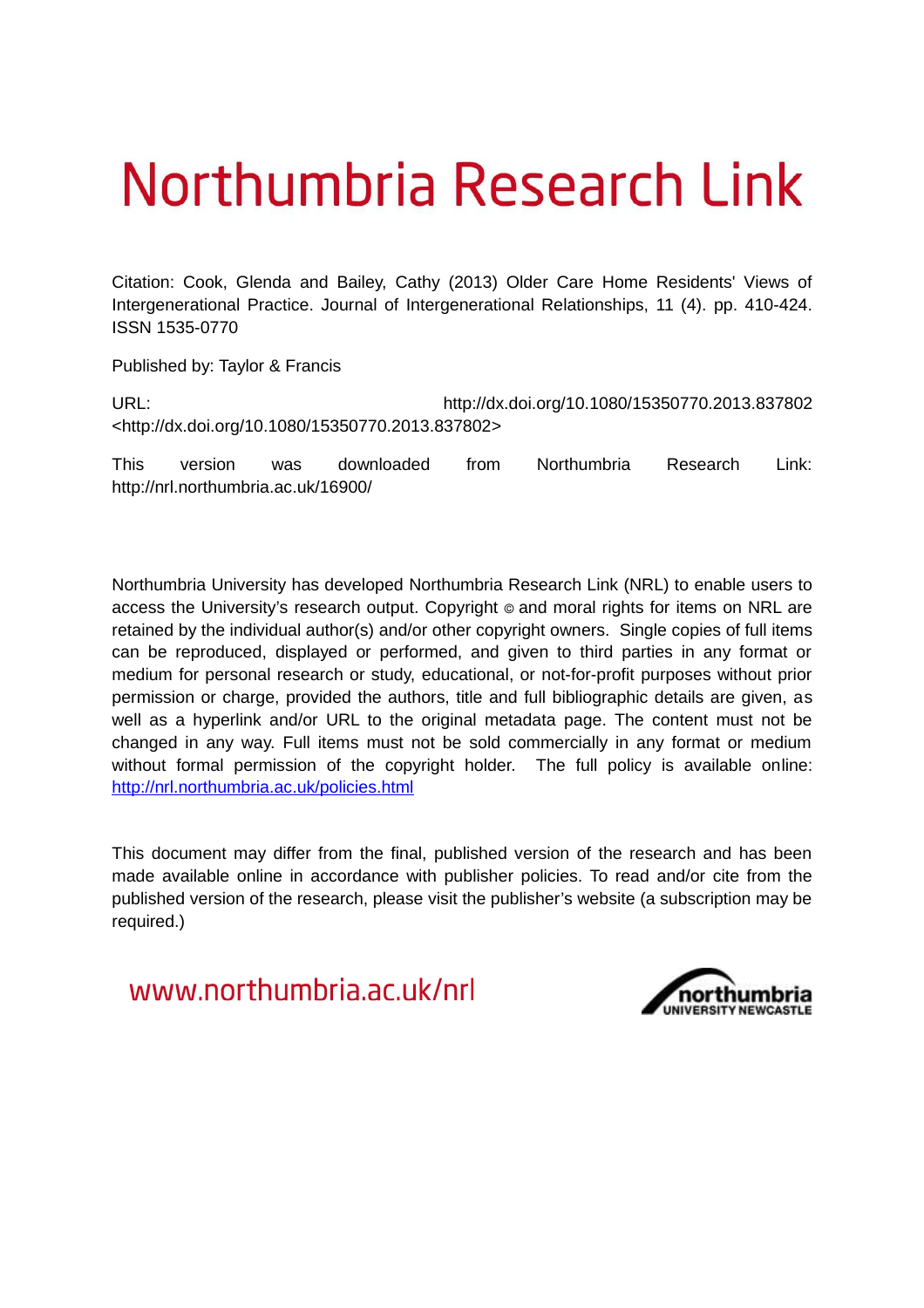# **Older care home residents views of intergenerational practice**

Professor Glenda Cook, University of Northumbria, Dr Catherine Bailey, University of Northumbria

## **Address for correspondence:**

| Professor Glenda Cook |  |
|-----------------------|--|
|                       |  |

School of Health, Community & Education Studies

Room H013

Coach Lane Campus East

Northumbria University

Newcastle upon Tyne NE7 7XA

tel: 0191 215 6117

email: glenda.cook@northumbria.ac.uk

(e-mail can be published)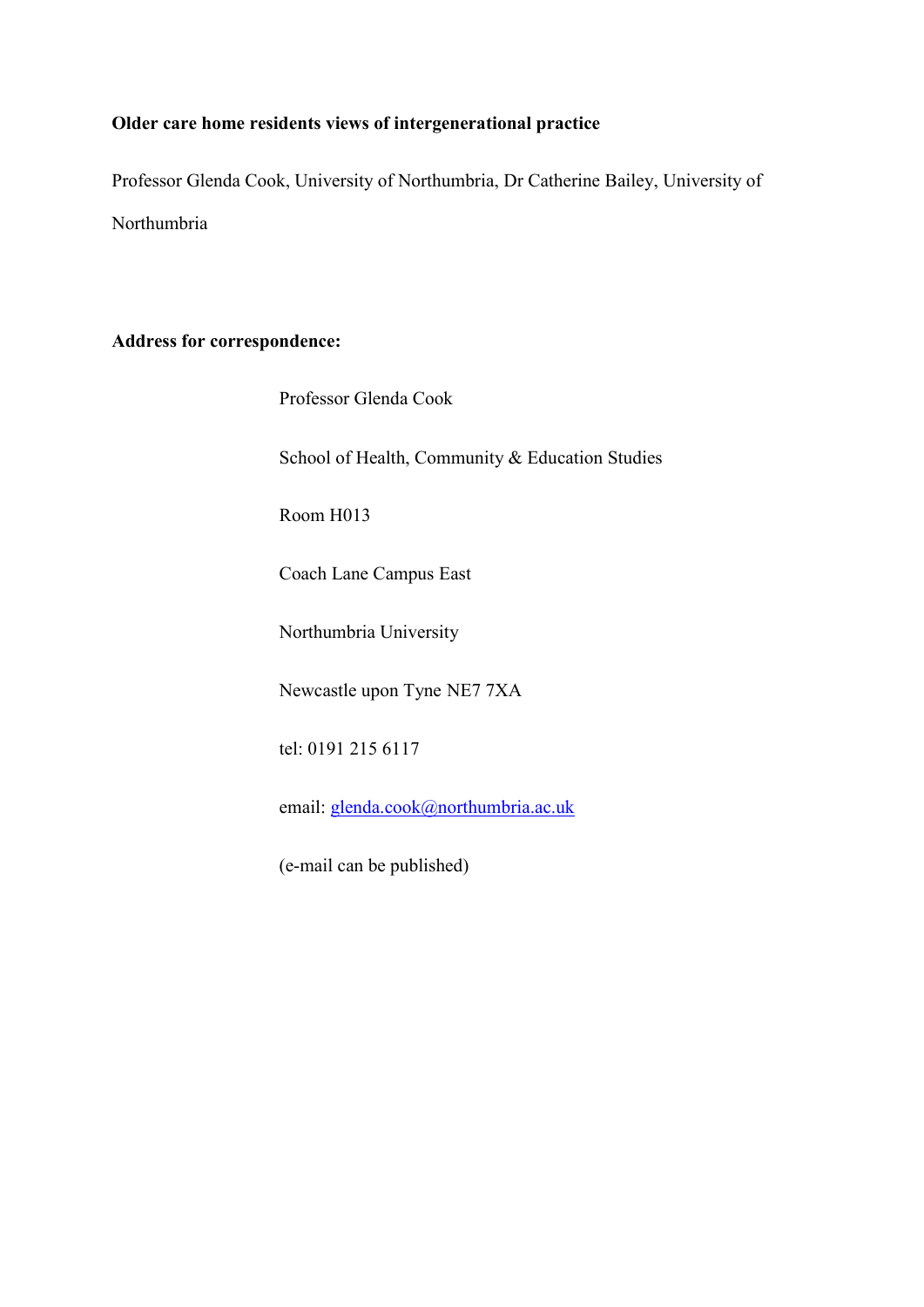## **Acknowledgements**

The authors would like to thank all the older people who participated in the study. Their contribution to group and individual discussions enabled us to gain insight to intergenerational practices in care homes. We also acknowledge the support of care home staff for co-ordinating the discussions.

#### **Abstract**

**Background:** Internationally there is growing interest in strengthening intergenerational connectivity, through supporting organised intergenerational practices (IP). IP policy and practice has mainly focused on independent older people. IP needs to also include those with high support needs, some of whom may live in care homes.

**Objective:** This small UK qualitative study aimed to explore care home residents' views of the connections that they have and would like, with younger generations. Ways of further developing IP in care homes were also considered.

**Design:** To enable the views of older care home residents to be elicited, a qualitative research design was adopted.

**Methods**: Three care homes were recruited from the UK *My* Home Life NorthEast care home practice development network. Sixteen residents participated in either focus groups  $(n=2)$  or individual interviews  $(n=6)$ . The data were analysed using a thematic analysis.

**Results:** Care home residents spoke of continuing to have intergenerational connections to and with family members and; the need for such contact to adapt to mobility, sensory, communication or cognitive changes and the challenges of contact taking place in a communal living setting. Non family IP was welcome as long as it was guided, time limited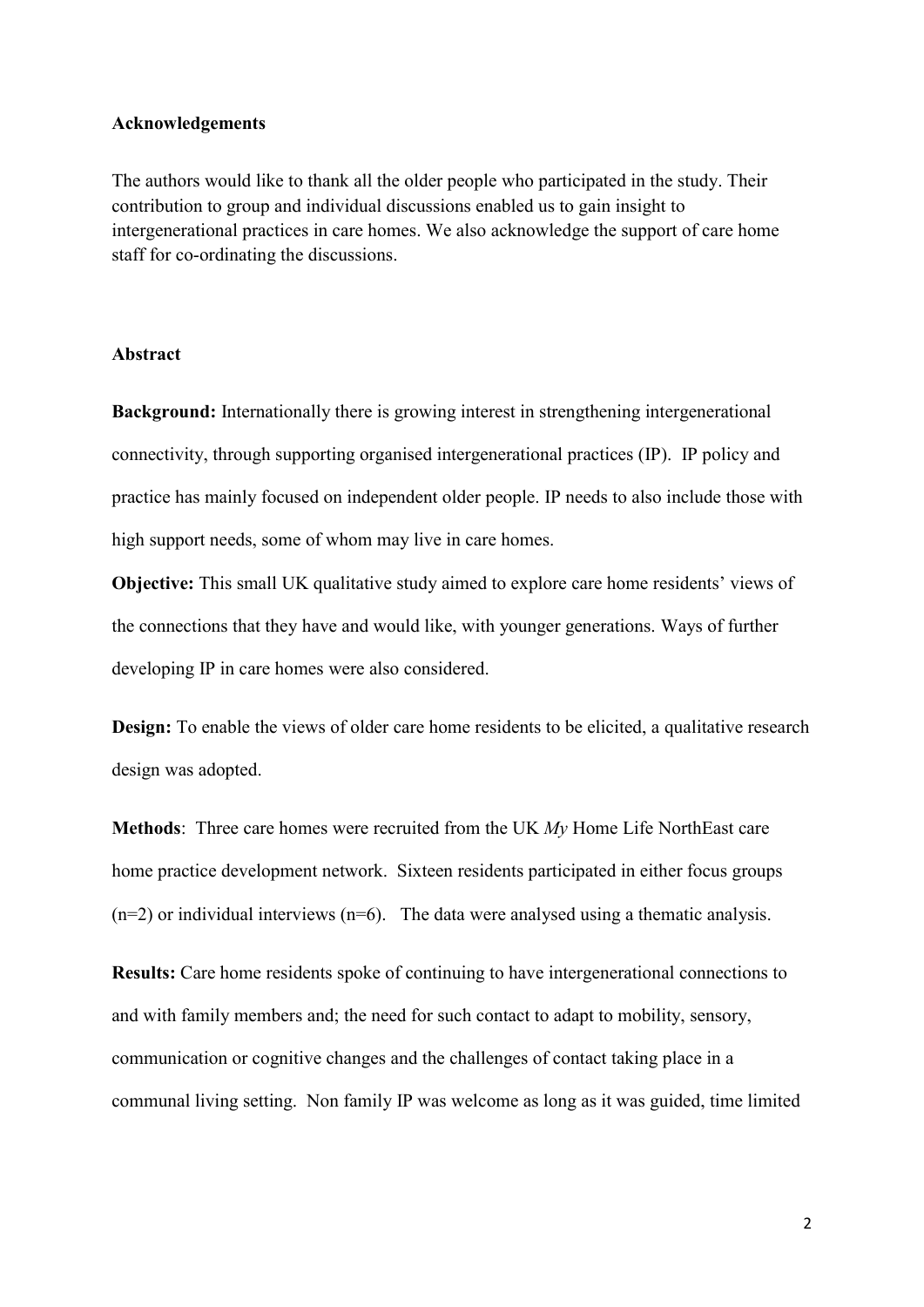and purposeful; drawing on and providing a mutual exchange of lifelong skills, but also opening opportunities for acquiring new skills.

**Conclusion:** The findings suggest that older residents value their intergenerational connections and wish to maintain and develop opportunities for IP.

**Relevance to Practice:** Care home managers, staff and residents need to work together to implement meaningful IP that positively impacts on care home residents' quality of life.

**Key words: i**ntergenerational connectivity, intergenerational practice, social inclusion, resident's views, qualitative study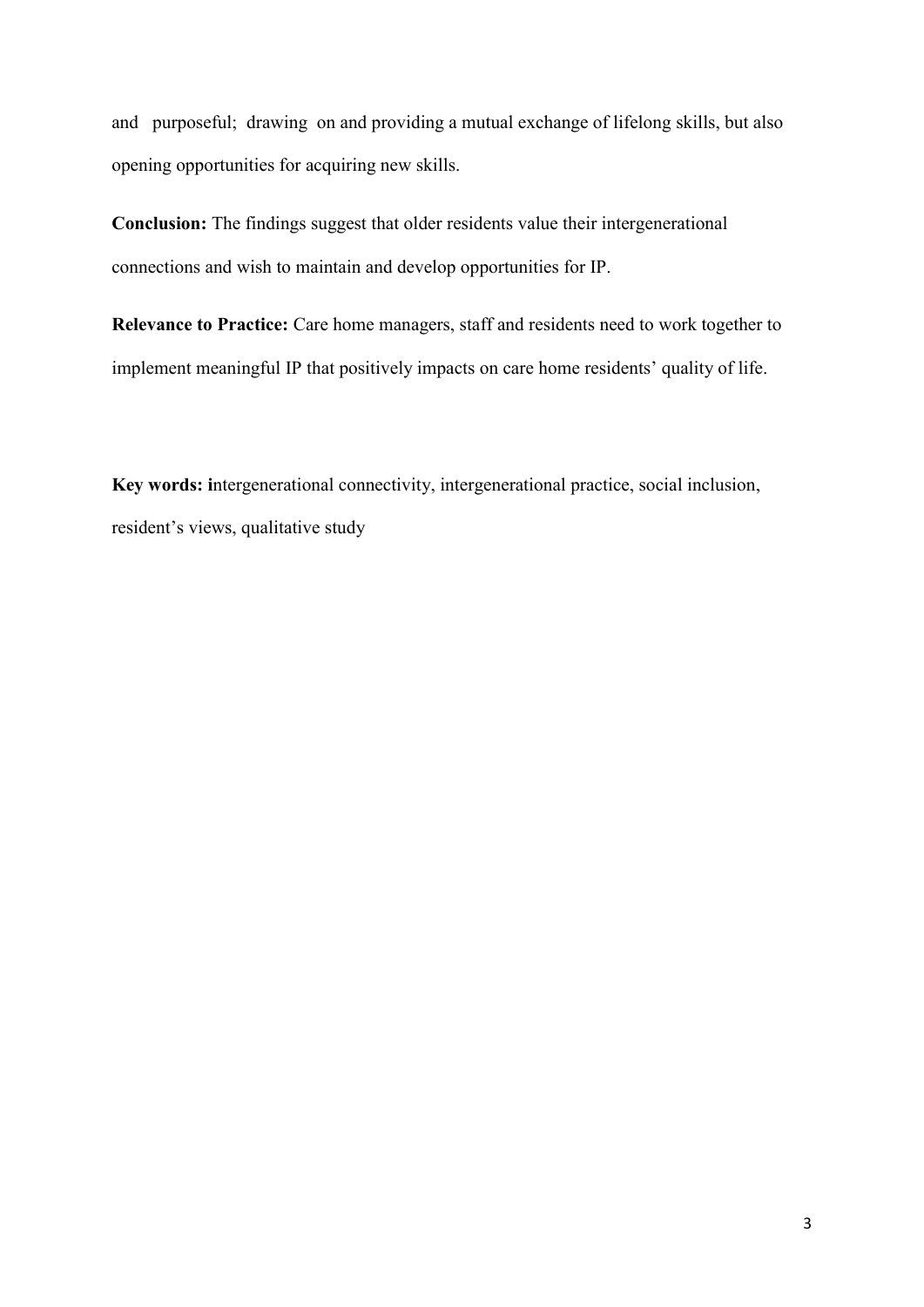#### **Older care home residents views of intergenerational practice**

# **INTRODUCTION**

A body of international research suggests that positive intergenerational interaction has health and social benefits. These include improved mental well-being amongst the oldest old, (Grundy et al 2007); reciprocal generational exchange of life skills and knowledge (Hatton-Yeo 2008; Sanchez 2008); tackling ageism across generations (Abrams, Eller and Bryant 2006); older people transferring moral codes and social norms to younger people; creating and sustaining intergenerational solidarity and transmitting culture and history within and between generations (Bales et al. 2000; Generations United, 2002; Merz, Schuengel and Schulze 2007).

However across western societies there are societal and economic trends that are having a negative impact on intergenerational connections. For example, there are an increasing number of older people when the number of young people is decreasing (Harper, 2006). Deepening economic recessions are leading to relocation for employment and this decreases regular contact between young and older family members (Weber and Sultana, 2007). Also age segregated activities and living arrangements can reduce contact between generations (Granville, 2002; Hagestad and Uhlenberg, 2005; Lloyd, 2008). The latter is particularly prominent in the context of care homes where residents' contact with younger generations is largely limited to family and care staff.

To counter the erosion of intergenerational contact, there is growing interest internationally in intergenerational practices (IP) that foster interaction between older and younger members of society (United Nations, 2002). This is particularly important in care homes where it has been

4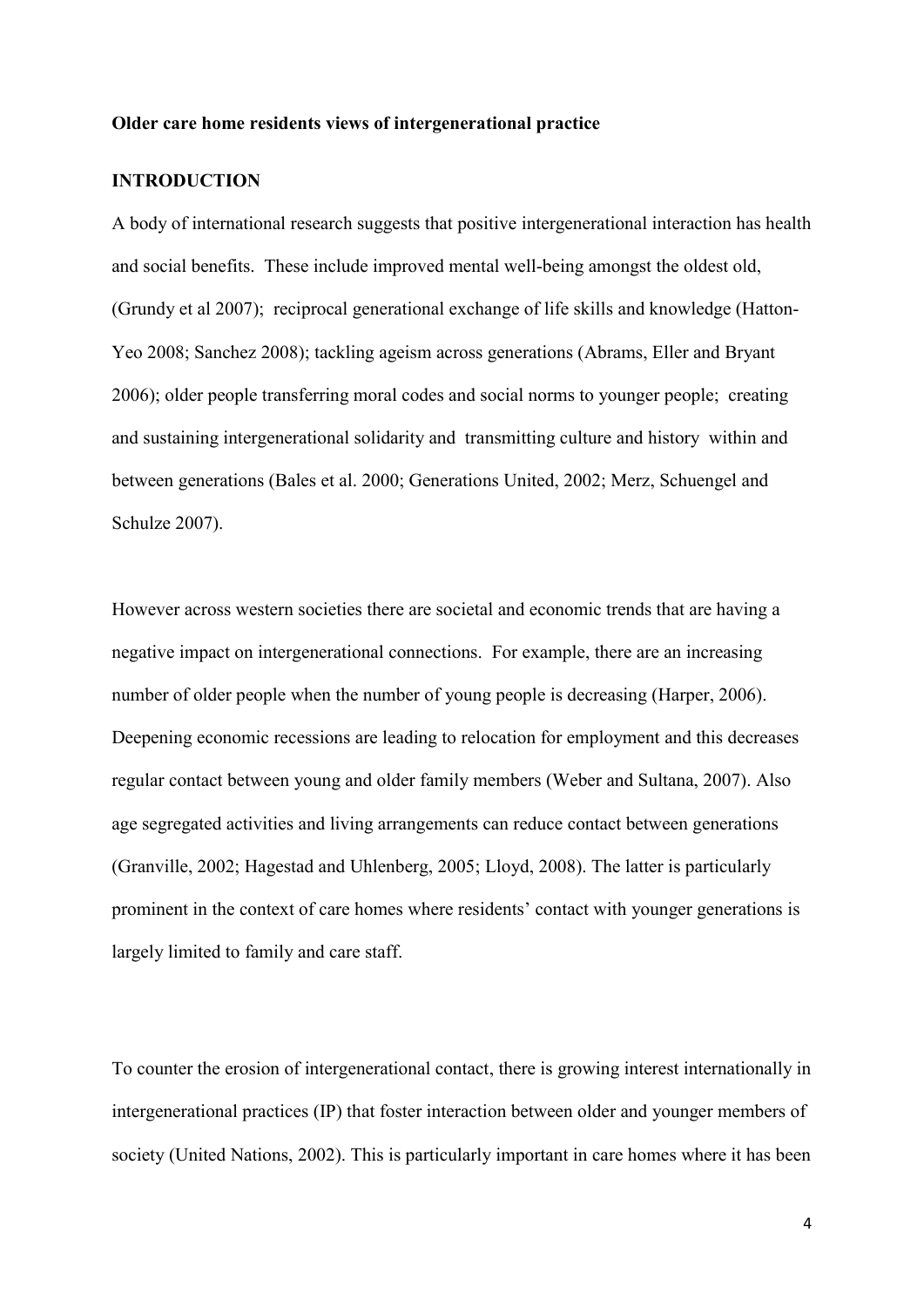identified that residents can feel disconnected from wider society (World Health Organisation 2002). IP that is being implemented in care homes tends to be organised by care and activity staff, thus one generation suggesting activities for another. There could be differences in what care/activity staff and residents view as acceptable IP activity. Hence this study sought to explore residents' views about IP to inform the development of IP from the perspective of older residents. Whilst there are various definitions of IP we adopted the following in our study to provide a focus for the discussions that we held with older care home residents: "IP aims to bring people together in purposeful, mutually beneficial activities which promote greater understanding and respect between generations [. . .] IP is inclusive, building on the positive resources that the young and old have to offer each other and those around them*.*" (Beth Johnson Foundation, 2001).

In this article we report on a small UK study that provides insights into the views of care home residents on their experiences and expectations of IP. We discuss the implications of our findings and suggest ways in which staff and residents might work together to implement IP. Firstly and to offer context, we draw on international literature to consider how IP activity is being initiated in care homes.

#### **Intergenerational connectivity and practices in care homes**

Within the care home sector intergenerational connectivity is mostly in the form of family visiting. There is considerable evidence that older residents wish to maintain contact with their families (Mann 2007; Rae 2009). Yet in this environment interaction between the older person and their family changes and they may no longer have opportunities to make useful and purposeful contribution to the lives of their children, grandchildren and great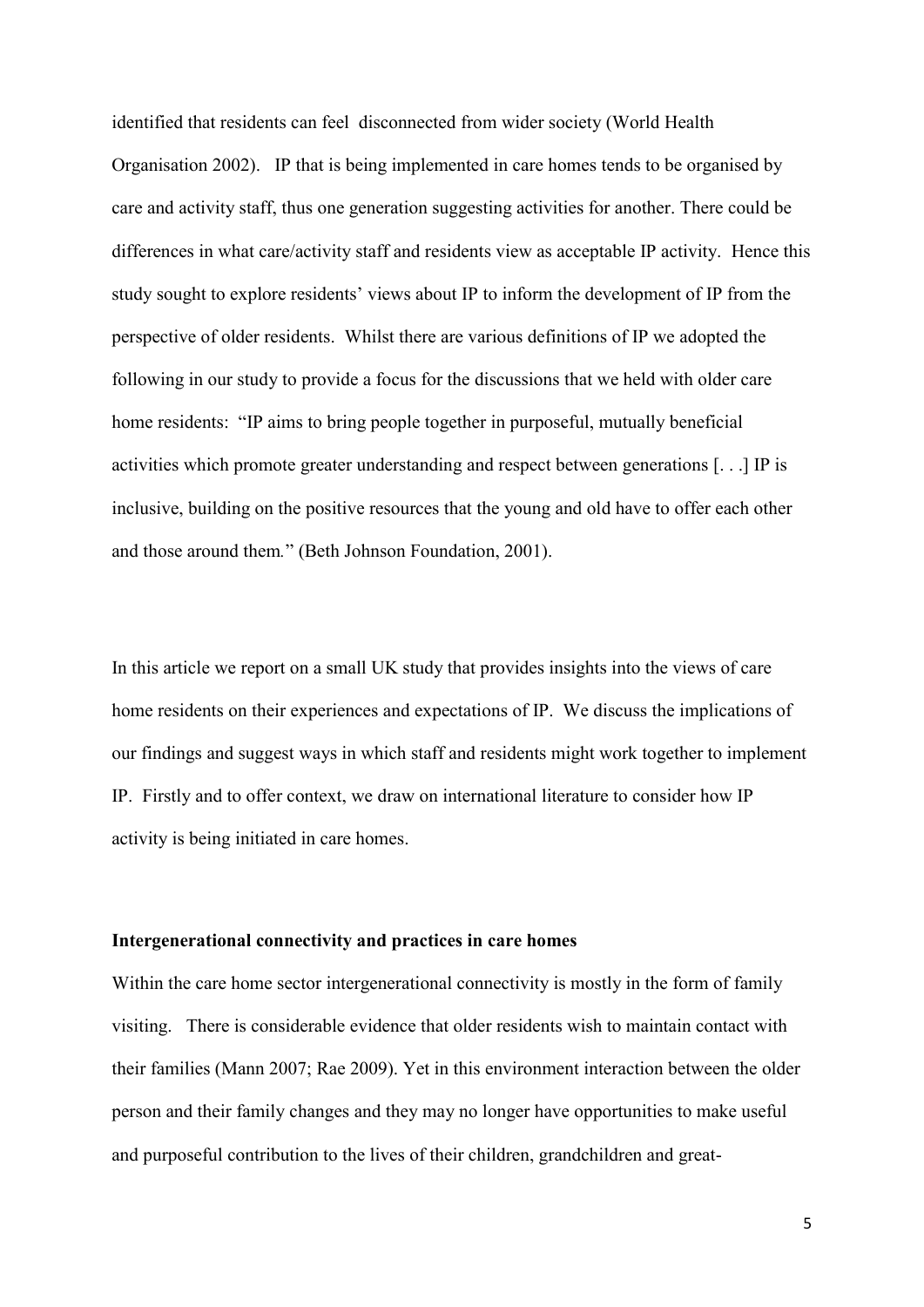grandchildren. The unique across-generation sharing of family wisdom, continuity of the family, nurturing and mentoring (Bengston 2001; Mann 2007; Young and Wilmott 1961) can be lost if these relationships are not adjusted.

Valued activities between grandparent and grandchildren include home recreational activities such as reading stories and playing games; being a confidante; being a family anchor by transferring family values and history and being a reservoir of family wisdom (Harper 2005; Mann 2007; Robertson 1977). These can take place in care homes but all too often this is with adult children rather than grandchildren. Staff can support relationships with grandchildren by ensuring that visits are opportunities for intergenerational interaction. For example, grandchildren and grandparents have been encouraged to develop together family pictorial and narrative story books that can preserve the family's history and can be used as a life-story underpinning care-planning processes (Cook and Clarke 2010).

Whilst maintaining contact with family is pivotal to between generational understanding and continuity, non-kin IP has developed albeit at different rates within different countries. Within the US, shared site intergenerational programmes have been running since at least the late 1970s, with for example, child care centres being co-located within nursing homes (Goyer & Zuses, 1998; Holmes 2009; Kaplan and Larkin 2004). Brownell (2008) described how high school students and care home residents living with dementia, participated in an organised arts programme. This experience improved the students' attitudes to working with older people with dementia, and may have positively impacted on residents' sense of isolation and displays of passive behaviour. Positive benefits of improved engagement

6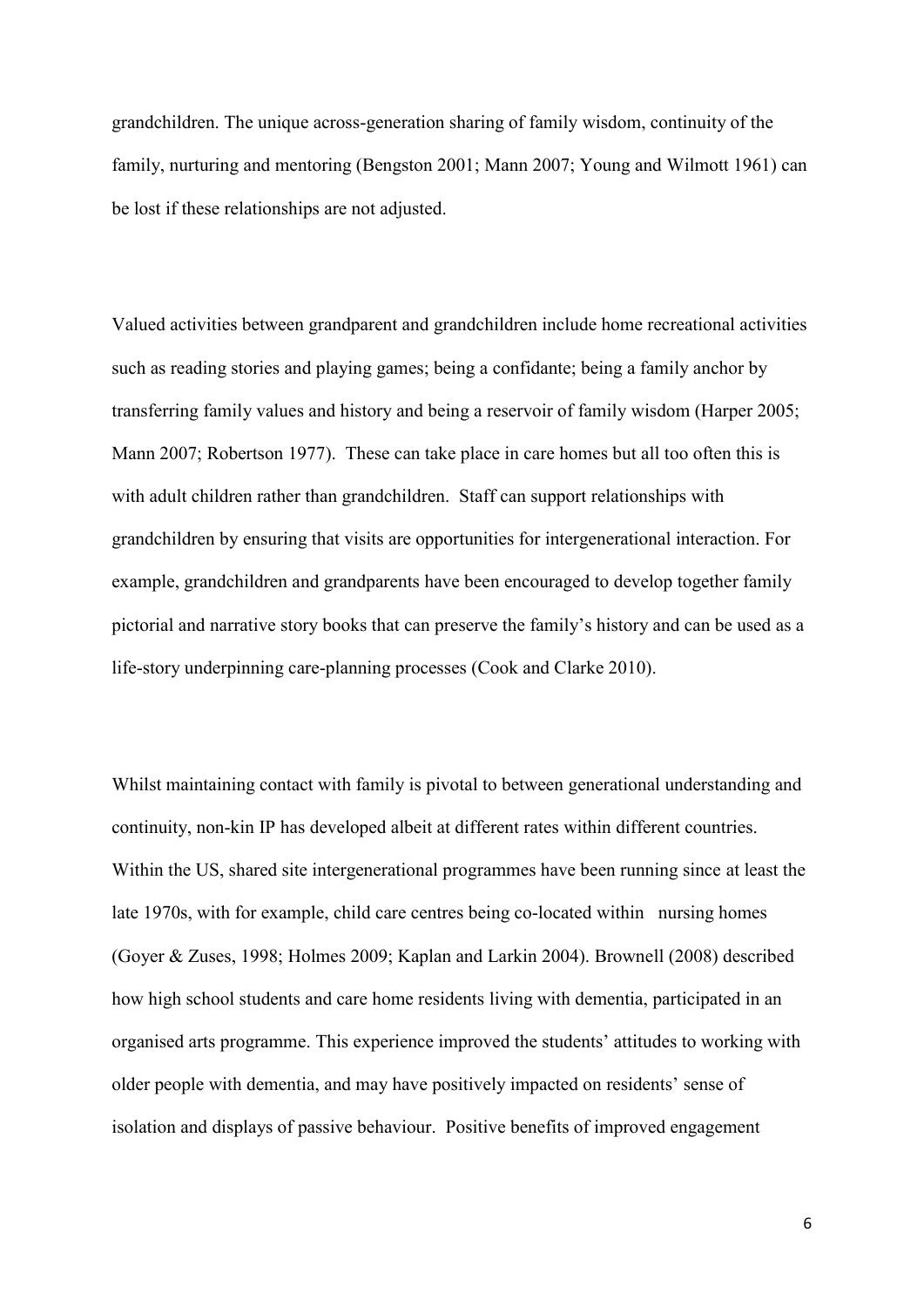among frail older residents through children visiting nursing home residents to share activities have also been reported by Jarrott and Smith (2011).

From the 1990s and particularly following the 1993 European year of solidarity between generations [\( McInerney](http://www.springerlink.com/content/?Author=%c3%89amon+McInerney) 1993) IP has increased within Europe (Sanchez et al 2007) and this has included care home based activities . For example, within Amtzell, a village in Germany, a feature of the municipal 'generation village' building programme was the building of a kindergarden next to a care home. This enabled regular contact between individuals in both facilities (Bardey 2007). In the Faroe Islands of Norway and Iceland, an intergenerational project '*To bridge the gap between generations'* involves pre-school, elementary school children and college students fostering long term relationships with residents in nursing homes and older people attending day-care centres. Sharing of life stories, language and culture was central to the IP process between the older and younger people involved in this project (Hansen 2011).

In the UK voluntary and community based organisations such as EQUAL ARTS in the North East [\(http://www.equalarts.org.uk/](http://www.equalarts.org.uk/)) and Magic Me' ([www.magicme.co.uk\)](http://www.magicme.co.uk/), a UK London based organisation, have developed care home based, intergenerational arts and social programmes. These aim to bring younger and older adults together to draw on and exchange existing skills or learn new ones. Also activities co-ordinators in UK care homes increasingly attempt to co-ordinate intergenerational activities that range from everyday activities such as gardening or singing or baking, to the occasional, such as attending a performance or dining out. This emphasis of IP in care homes contrasts with the national '*Generations Together,'* demonstrator initiative that had an emphasis on intergenerational activities with community dwelling older people (Department for Children Schools and Families 2009; Crowther and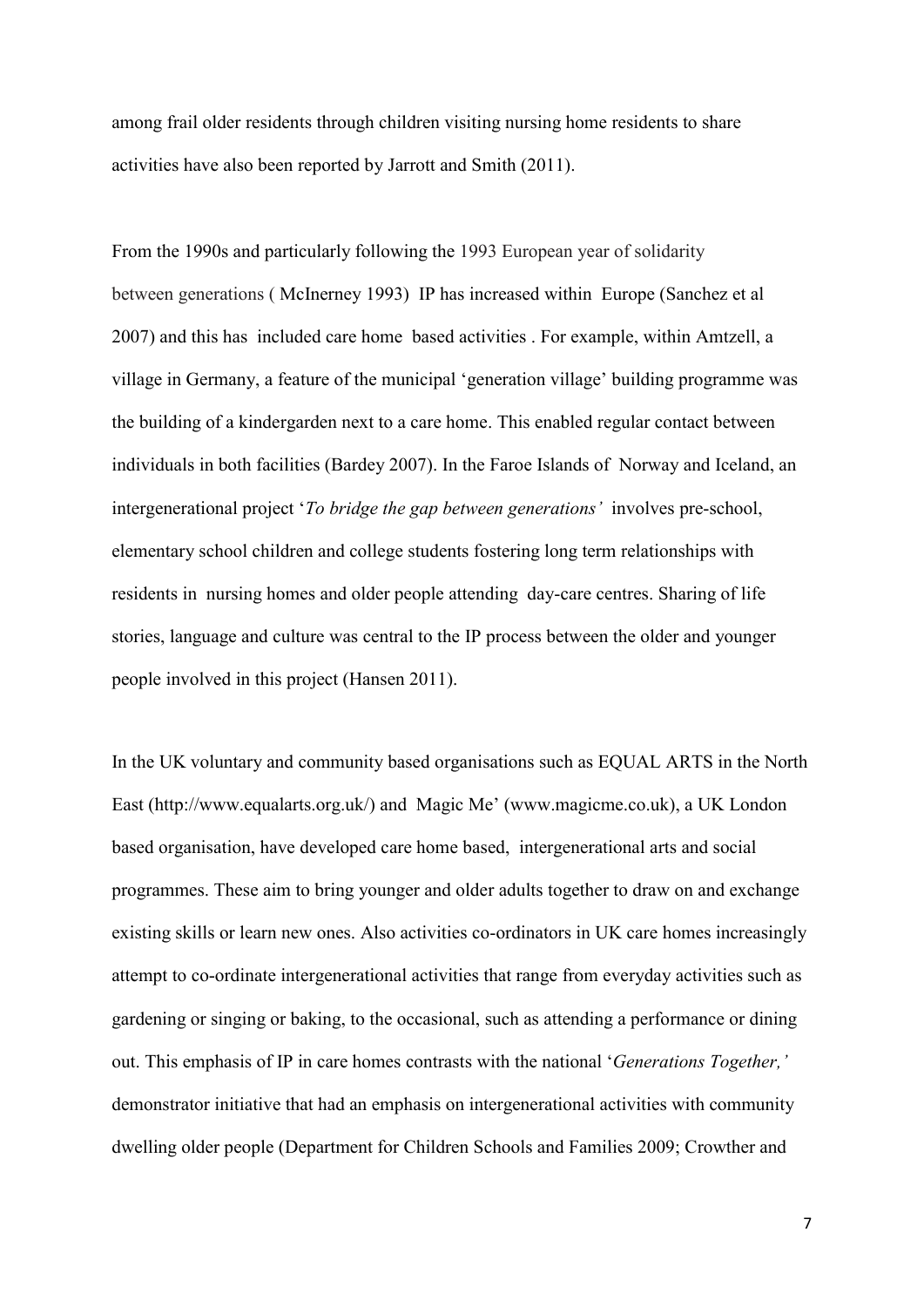Merrill 2011). The emphasis of IP on community dwelling older people in national UK programme reflects the reporting of what seems to be little care home, organised intergenerational activity in the EAGLE, 2006-2008 'European Approaches to Inter-Generational Lifelong Learning' programme. This assessed intergenerational activity and lifelong learning across six European countries including Germany, UK, Romania, Finland, Italy and Greece (Fischer 2008).

Whilst this brief overview of the development of IP suggests that there is international interest in fostering organised opportunities for IP, a focus on IP in care homes remains underdeveloped. The World Health Organisation (2002) recognises that care home residents are segregated from their communities and this may detract from their quality of life. IP is therefore being implemented in the care home sector as a way of addressing social inclusion. Much of what is being implemented tends to be organised by care and activity staff. This may be acceptable to older residents and address their aspirations, however this is currently unknown. Hence this study sought to explore residents' views about IP to inform the development of IP within the care home sector from the perspective of older residents.

## **METHODOLOGY**

#### **Research Design**

A qualitative research design was adopted to enable the views of older residents to be elicited. As there was an explicit attempt to include residents with a range of problems such as communication and sensory problems (Cattan *et al* 2010; Tolson, Swan and Knussen 2002), the design was planned to be responsive to the needs of participants to enable them to take part. This led to different data collection methods being adopted. Such sensitivity and responsiveness to the needs of participants has been used in many areas including: explorations of well-being (Nussbaum 2000), health policy and quality of life (Cummins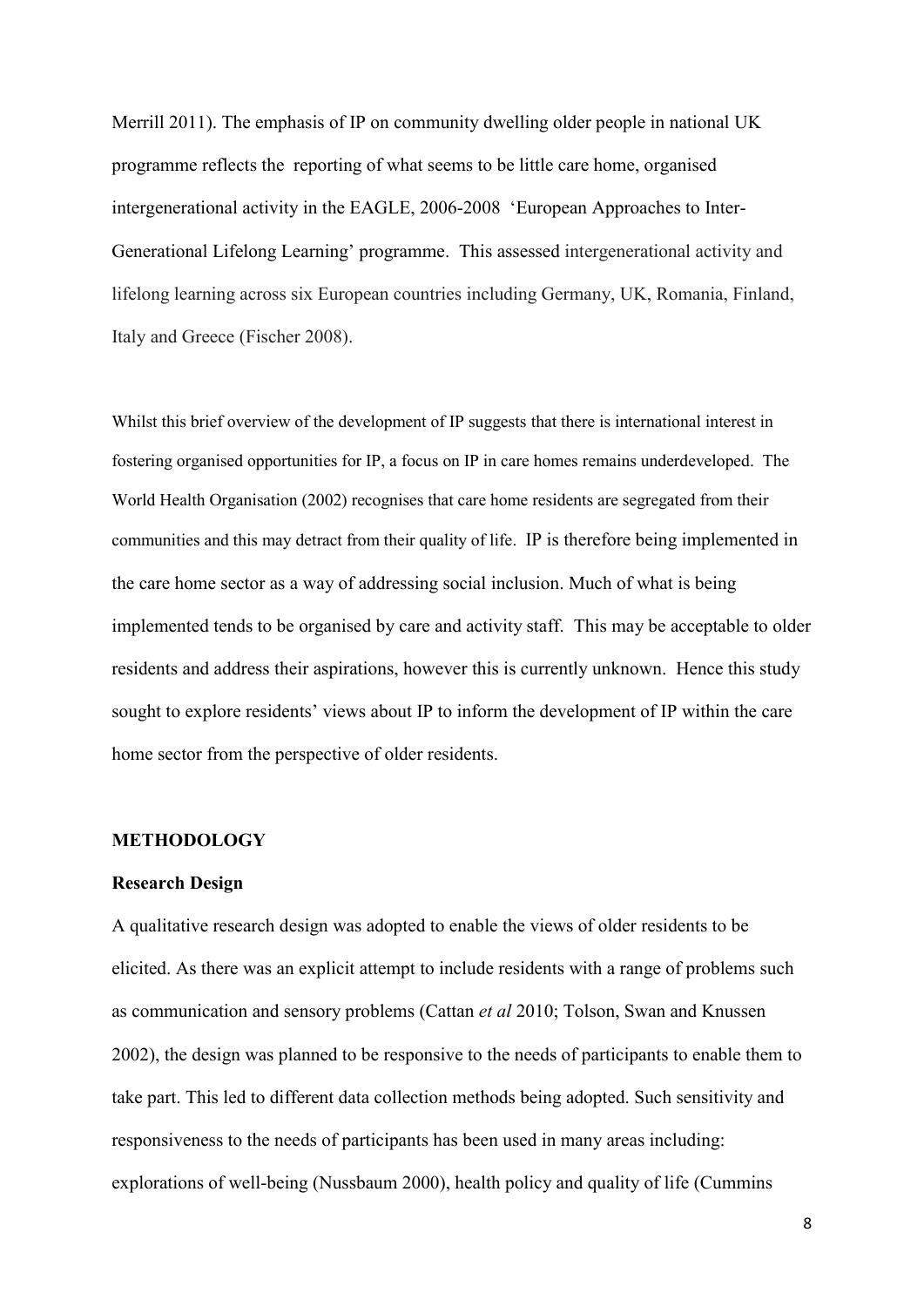1996) and gerontology (Bailey, King, Dromey and Wynne 2010; Leamy and Clough 2001; Older People's Steering Group 2004; Reed, Weiner and Cook 2004).

## **Research setting**

Three care homes were recruited from the UK *My* Home Life NorthEast care home network. This encompasses over 110 care homes and undertakes research and practice development initiatives that aim to enhance residents' quality of life (Cook and Clarke 2010; Cook 2010). The following process was adopted to gain access to these research sites. After ethical approval had been obtained from the university ethics committee, all care homes in the network were sent an e-mail (using the network database) inviting them to participate. Ten managers responded indicating their willingness to participate and three homes were selected using a sampling matrix to ensure that a diverse sample of participating homes was recruited (Reed, Procter and Murray 1996). These had wide ranging registration status (residential, nursing and residential EMI); urban and rural location; individual proprietor and company management structure and willingness of residents to participate.

## **Sample and data collection**

Two focus groups (one with five women and one with four women and one man) and six individual interviews (two men and four women) were held. The participants' ages ranged from 56 – 98 years. They had various personal and health problems including limited mobility, communication difficulties, and visual or hearing impairment, and cognitive problems. Within the first focus group in a home with residential EMI registration status, it was difficult to instigate a group discussion and participants preferred being approached on a one to one basis. There were issues to do with attention span and concentration.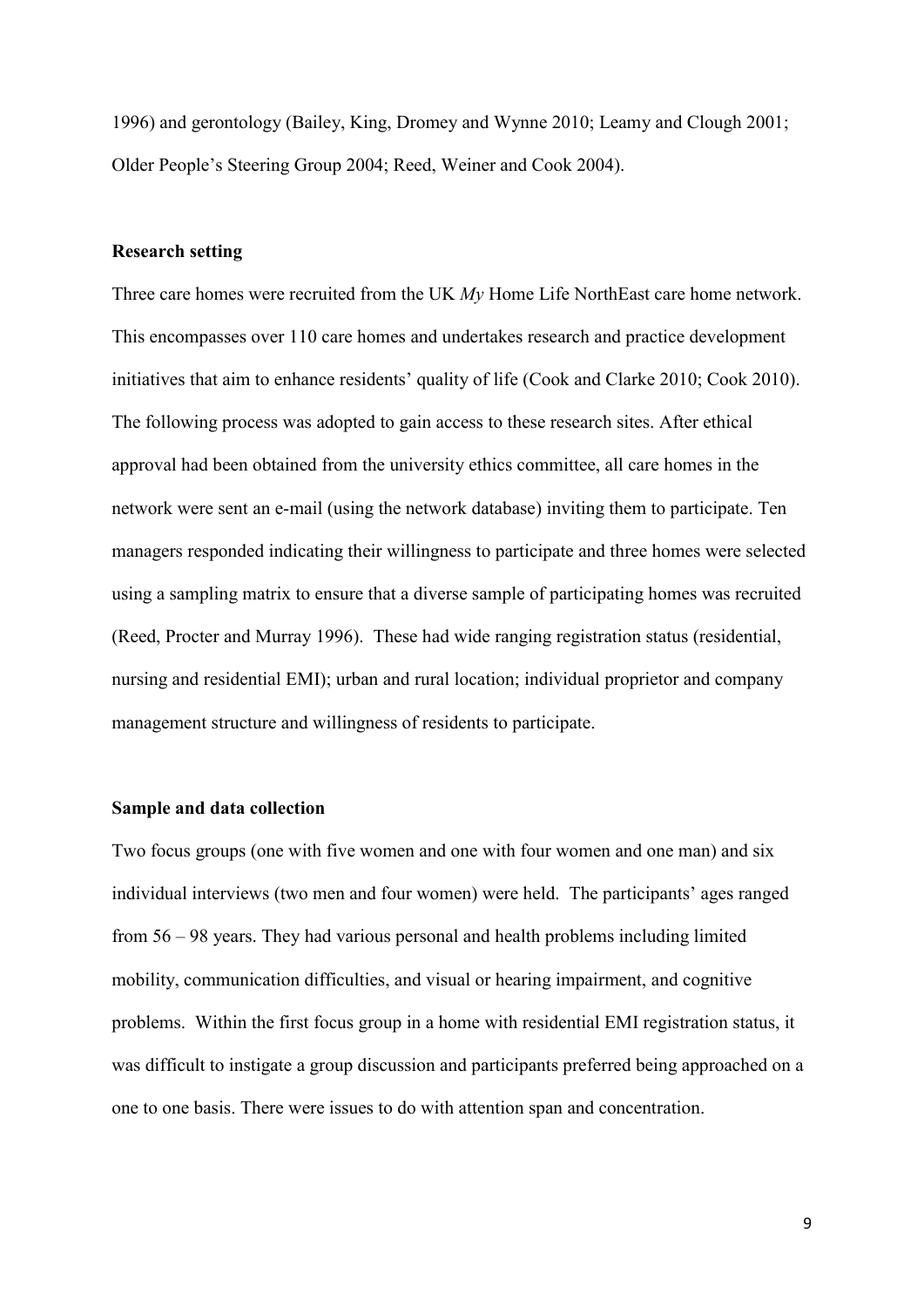The participants were asked about activities past and present with family members, contact with non-kin, their likes and dislikes regarding activities, and their own ideas for intergenerational contact and interaction. At the beginning of the interview, informed consent was addressed. The interviews and focus group discussions were held in public lounges, and the duration varied from brief discussions of 10 minutes up to an hour. Interviews and focus group discussions were audio-recorded. Participants were assured that their contributions would be anonymised, although direct quotations would be used in reporting the findings. Whilst this study focused on the views of care home residents in the data collection, notes were taken to capture discussions that the researchers had with care home managers and activity coordinators in order to provide the wider context of existing activities in the participating care homes.

## **Analysis**

The audio recordings were transcribed and thematic analysis undertaken. The transcripts were initially read to identify and code the topics, issues and examples of IP that the participants discussed. As analysis progressed, the codes were reviewed, extended and grouped. This led to the development of themes (Fereday and Muir-Cochrane 2006; Thorne 2000). The themes were reported back to the participants from one of the care homes through a group discussion. This provided 'member checking' in terms of ensuring that the care home residents contributed to data generation and subsequent interpretation.

## **FINDINGS**

The term IP was not mentioned at all by our participants. This is not surprising because it is a term that denotes a form of practice, and is derived from a professional perspective. Yet all of the participants readily discussed the contact that they had with younger generations whilst

10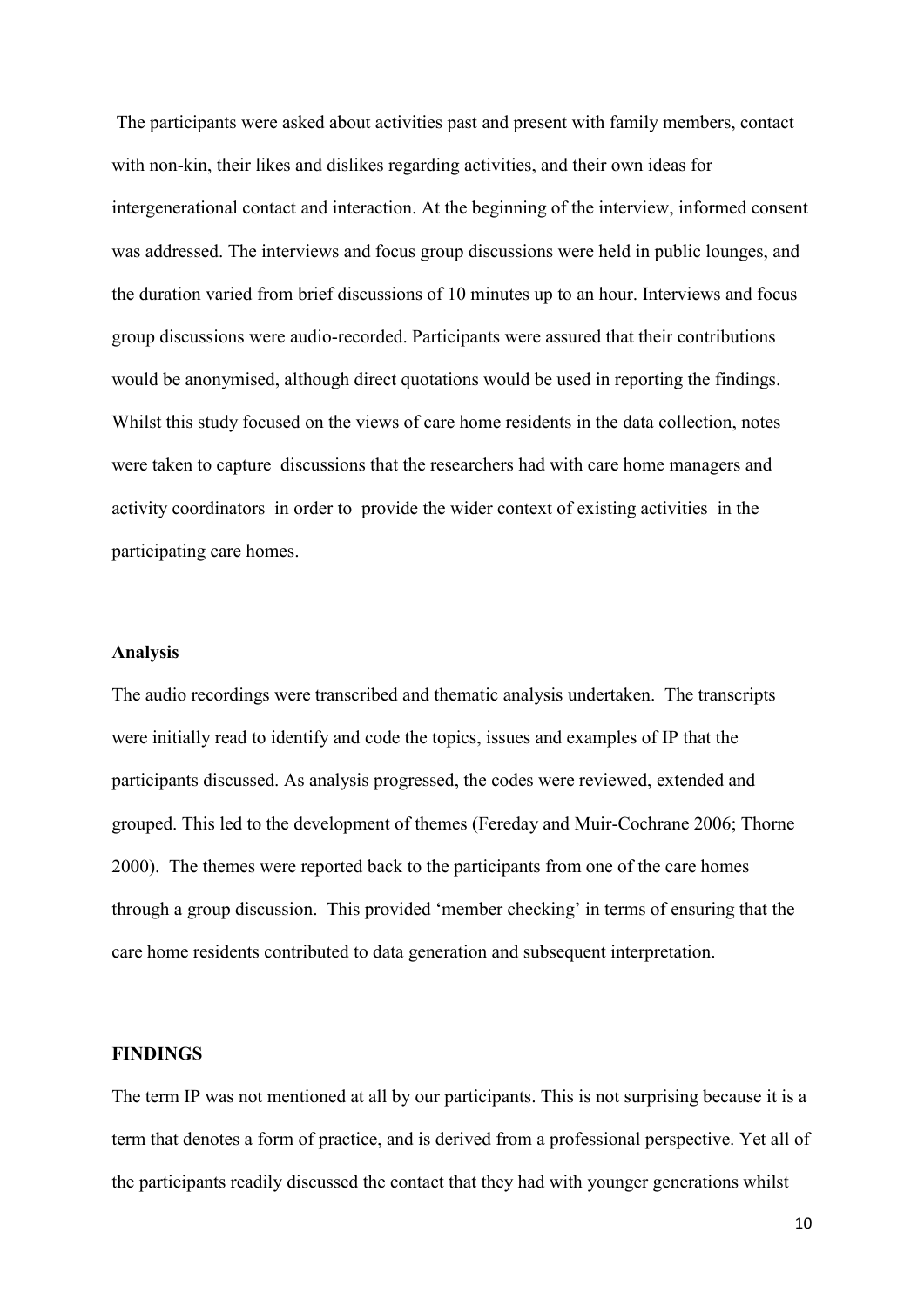living in a care home. Their ideas and experiences of IP are initially presented through a discussion of intergenerational initiatives in care homes. This is followed by discussion of the following themes: Connection to and Continuity with Family, IP – Interaction with a purpose, and Challenges of implementing IP.

## **Intergenerational initiatives and perceived benefits IP in care homes**

All of the participants indicated that they had participated in intergenerational activities within the care home. Everyone spoke of what they did with their family and how important keeping in touch with family was to their quality of life. These interactions are explored in the following section. They also valued contact with non-kin. The initial topic discussed by all participants was visits from local schools. For example, leading up to Christmas, children had visited from a local primary school and sang traditional and modern carols. Though this was enjoyable, the participants indicated that they valued interacting with the children after the performance. They had been asked to describe their experiences of Christmas when they were young – in some cases this was as long as 80 years ago. Miss A marvelled at their interest:

*"They kept asking questions and were amazed at the fact that fruit could be a gift and a gift that was treasured. Things are so different now."* 

In other situations visits were arranged to enable children to address aspects of the curriculum. In one home a visit had focused on old currency as part of studying history. Mrs N described how the children were intrigued by the descriptions of the coinage and the difficulties that they had in understanding a non decimalised system. In other home schoolchildren participated in arts and crafts with residents as described by Mrs L:

11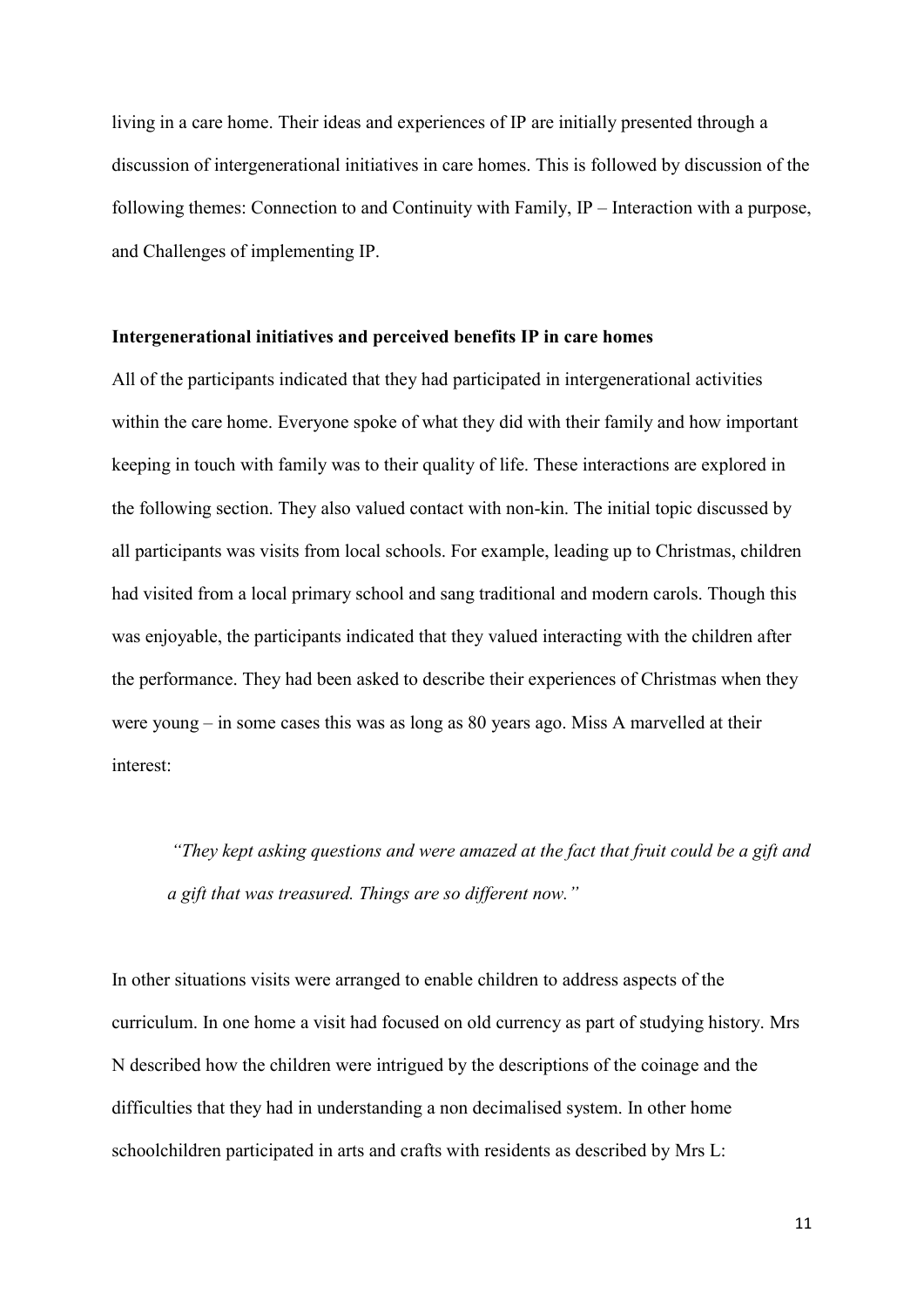"*We've had teenagers from the local school. They are lovely, just lovely. They come in and file our nails. It's brilliant I think it's brilliant because it keeps us on our toes because they talk about fashion."*

The participants enjoyed interacting with young people and were pleased that they were able to contribute to their education. One home provided work placement for 16-18 year old college students who were studying for a diploma in health and social care. They did not do "*anything of a personal nature*," suggested Mrs L and they helped participants to "*create my life book*". There were computers in this particular home and these students also helped residents to use the equipment to contact family and friends through Skype and e-mail.

Themed events such as the "*Valentine's meal that we held in the home*" and "*St Patrick's Day celebration*" and fayres provided opportunities for the participants to meet with adults from the wider community. In some homes the ideas for these types of events were generated from the residents' committee and in others they were planned by staff. For example the activities co-ordinator in one home was keen to enable the residents to take part in the national election. Miss A commented:

*"Well all the party representatives were invited to the home. Some sat with us and talked about their ideas. Others kept a distance. Who do you think got our vote? It was good that we were able to vote, it was always important for me."* 

A further example was the visit from representatives of a local supermarket: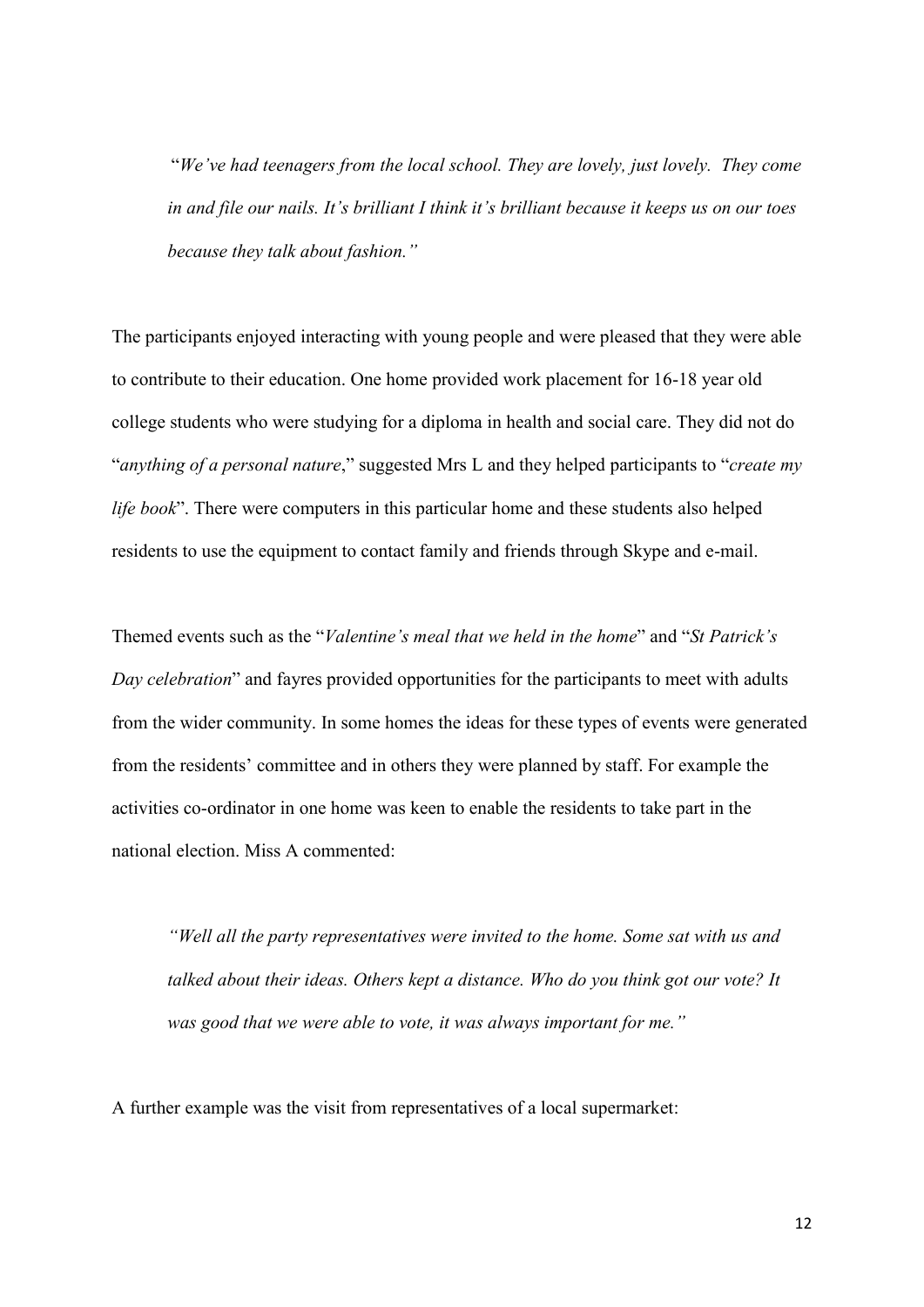*"They brought fruit samples to try, different fruit. That was good, something different."* Participant discussions highlighted the diverse approaches that were taken with respect to IP in care homes. They valued the opportunity to interact with people from different generations and expressed the desire to contribute to the lives of younger generations. Initiatives that enabled residents to make a contribution were preferred. Ms B summed this up when she said *"it is good to feel that I have done something worth doing*." Other perceived benefits included using old and developing new skills, opportunity for meaningful social interaction, and staying connected with the local community. In some situations taking part in intergenerational initiatives was challenging and required careful planning, hence this is addressed in a later section.

# **Connection to and continuity with family**

Sustaining continuity of lifelong identity through family generational relations, particularly in the face of managing impairment was raised. To illustrate we draw on Mrs Y:

 Mrs Y is in her mid 60s, a wheel chair user who five years previously, had suffered a debilitating stroke: *"If I could just stand, just stand mind"; "This side's dead, it's so frustrating."* She spoke of a son and daughter and more extended family, who visited most days. For Mrs Y, having family living locally meant that she could also visit them, particularly on a Sunday when she might share a meal*; "He's [?] a good cook and I get to choose what I want like pork with really good crackling."* 

Mrs Y enjoyed regular contact with her five grandchildren (4-18 years) and reflected on her continued role as a grandparent: *"Me granddaughter's 18 and grandson 17 and they visit as often as they can and they keep me young."*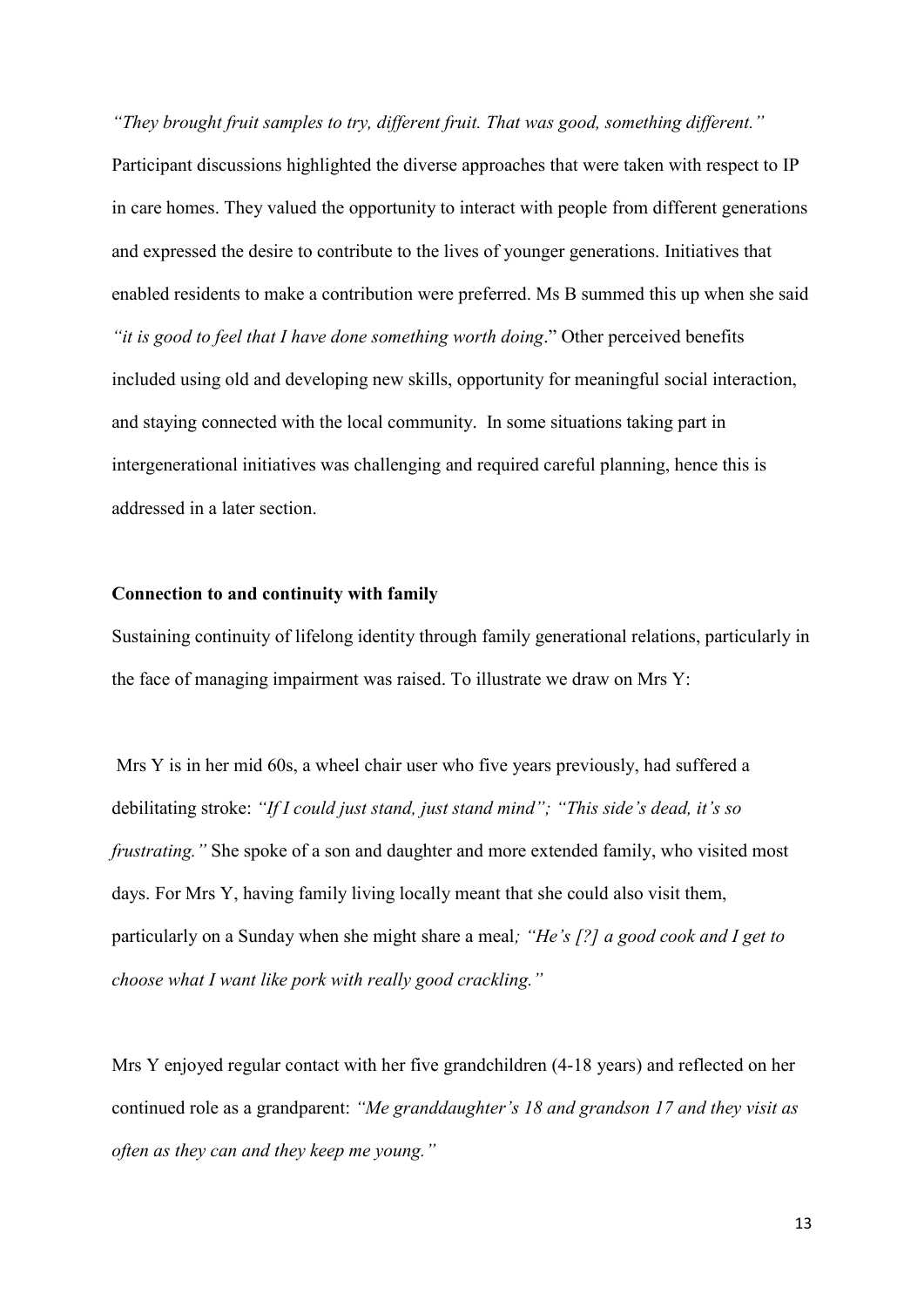A grand parenting role included acting as confidant, guide and mentor that gave significance to Mrs Y's pivotal role in supporting younger generations, particularly in the face of the death of the grandfather:

*"I said to our J no matter what happens or how terrible it is, you come and see your Grandma she'll sort it [upset here] never be worried, come and see me*."

Mrs Y also illustrated the importance of continuing physical intimacy with young grandchildren:

*"In my old house we use to sit on the settee cuddled up together."* [. . .] *"In here if they [the grandchildren] come, usually just fly in and fling himself in me arms and I go backwards and he says "oh sorry grandma" and I say "it's all right darling" and I just get a cuddle off him"*

When asked if there was a private space in the care home where Mrs Y might receive her grandchildren:

*"Well we've got a big lounge and we just go in there or in the bedroom, if we need to talk with out any one being there*."

Other participants also illustrated how keeping in touch with family affirmed a sense of self, particularly following a move to a care home where newer relationships such as those with care staff and other residents, may only have knowledge of the older and more frail self.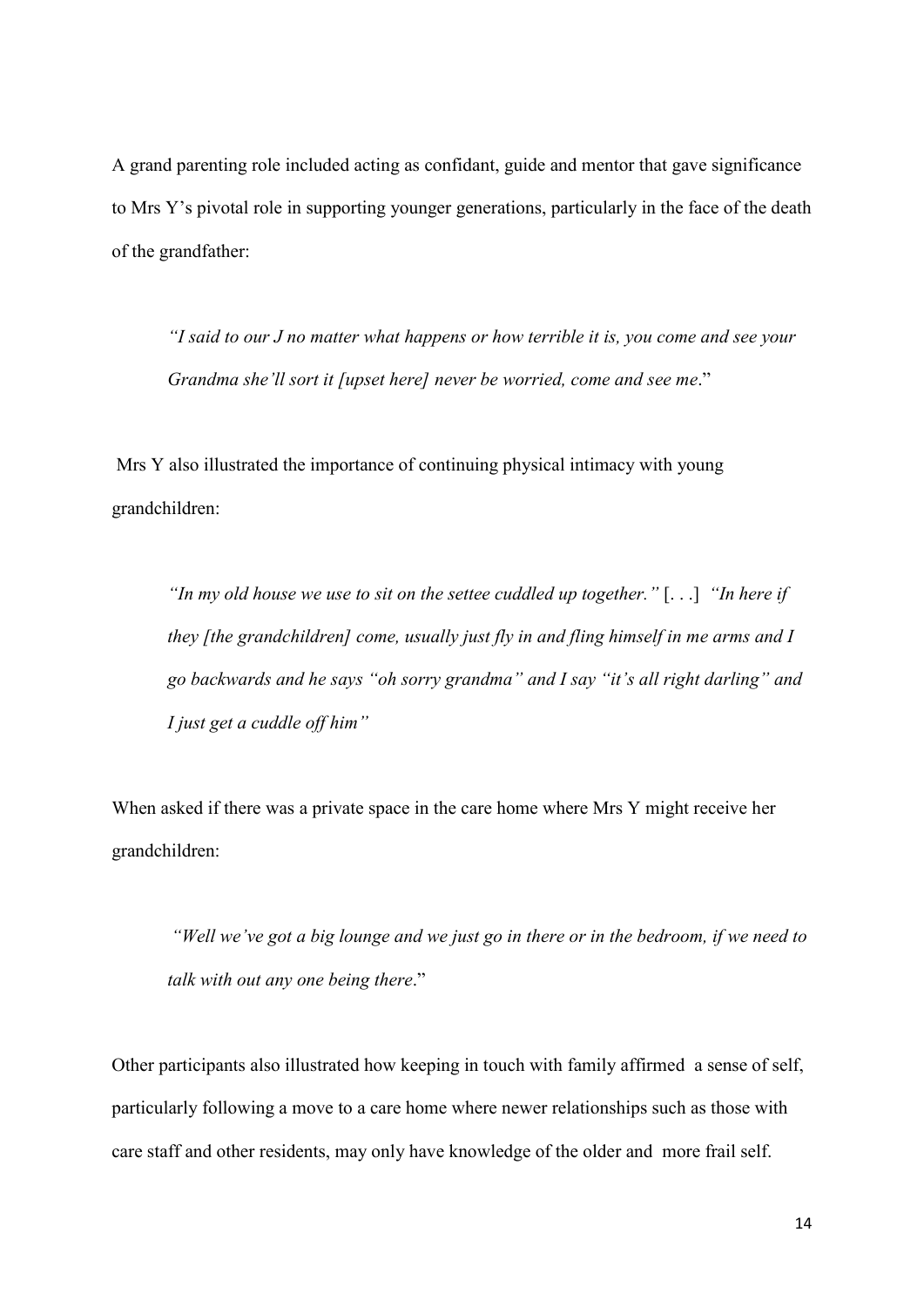Keeping in touch with family was not without its difficulties. For Mrs M, geographical distance was a barrier. When asked about visits from children, grandchildren and great grandchildren: *"mine don't come very often, they come from a long way."* Much planning went into visits by remote family members to ensure that they occurred as frequently as possible. The anticipation of these visits and knowing that they would meet with their family contributed positively to the participants' satisfaction with their life.

Contact between generations was limited for some participants. Miss A, now in her 90s had not had children and she spoke fondly of the times that she had spent with her nephews and nieces. However, now "*the nieces and nephews have long grown up*" and she has little contact with them. As well as losing contact with extended family members, the participants highlighted that one of the features of living to an advanced old age was witnessing the passing of your own and the next generation in one's family,

*". . . at my age, I have seen them all go. There is no-one left in my family apart from me."*

(Miss A)

## **IP – Interaction with a purpose**

The participants emphasised the need for IP to be purposeful and meaningful. Within a focus group, Miss A spoke of a visit from a school that did not seem to have a focus**:** "*The children came from the school but they didn't see us doing anything. I was worried they were bored."*  With others in the group this led to a discussion about purposeful activity:

Ms C *We do have young people who come in and entertain us. We enjoy it*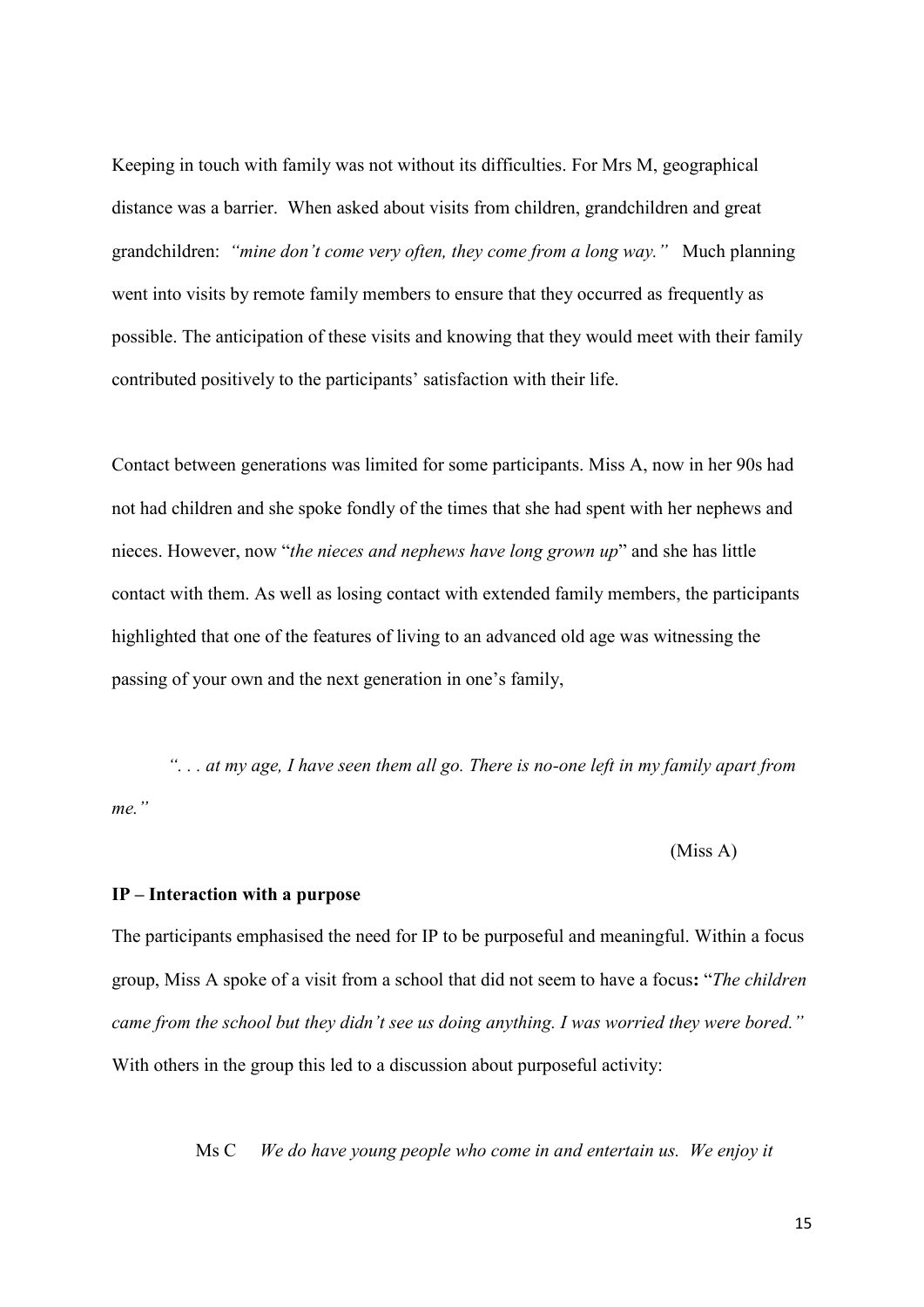#### Miss A *We also have quizzes. We enjoy that. It helps keep the brain active.*

 Ms C *The children wanted to know about the olden days, what we did when we were young.*

During this discussion, another participant reflected on doing something worthwhile for younger people:

Ms B *I know one place I was at and the children used to love to come and would wander around the place and they would look at the pictures and everything and then, when they were going home, they said "thank you, we've enjoyed it", you know, And you thought, 'well I've done something worth doing.'*

There was some agreement from other discussants:

Ms C *The children were coming in from the big school asking questions what we were like when we were children. We had two young ladies from the school last week*

Miss A *They didn't want to go home*

Ms C *I think it was these two young girls, they were coming for work experience which a lot of children do. They were asking questions and*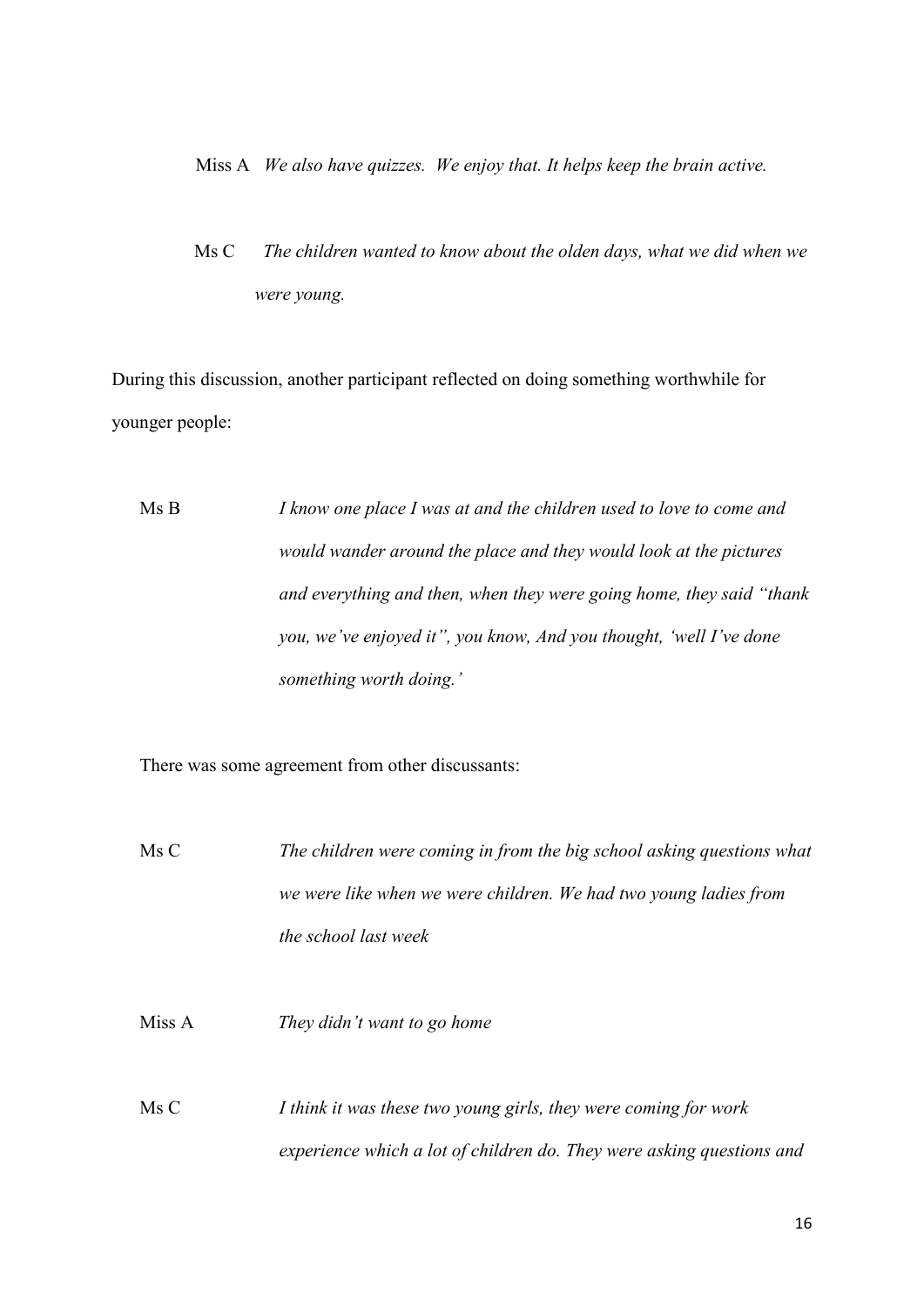*they took part in the arts and crafts. That was really good and we could tell them about what it was like to work for your living. . .* . . .

In this case, IP with non-family younger generations may be valued for providing an opportunity to share lived experiences and to exchange generational differences that shaped these experiences. As Ms C alluded to, work experience in the 1930s and 1940s is likely to have been very different from contemporary times. It may also enable younger people to 'see' beyond what may be a frailer older person, to someone who has lived a rich and varied life.

The participants expressed their views about forming new groups, intergenerational or otherwise and how getting involved needs commitment and an interest in the first place. Ms B spoke of her love of gardening:

*"I used to like sitting in my own garden, yes I love gardening .I had a beautiful garden. I only hope whoever's got it now, they're looking after it.* "

When asked if she would enjoy sharing this skill with younger and older people, she suggested that although this may prove enjoyable, it may also be challenging when some participants' enthusiasm may wane, leaving others to *'pick up the pieces'*. This suggests that IP might provide a platform for drawing on existing skills to develop 'new' activities within the care home. Mrs Y, introduced above, also illustrated how such development may be a connection to past home life. When asked about IP activities that she might like to explore: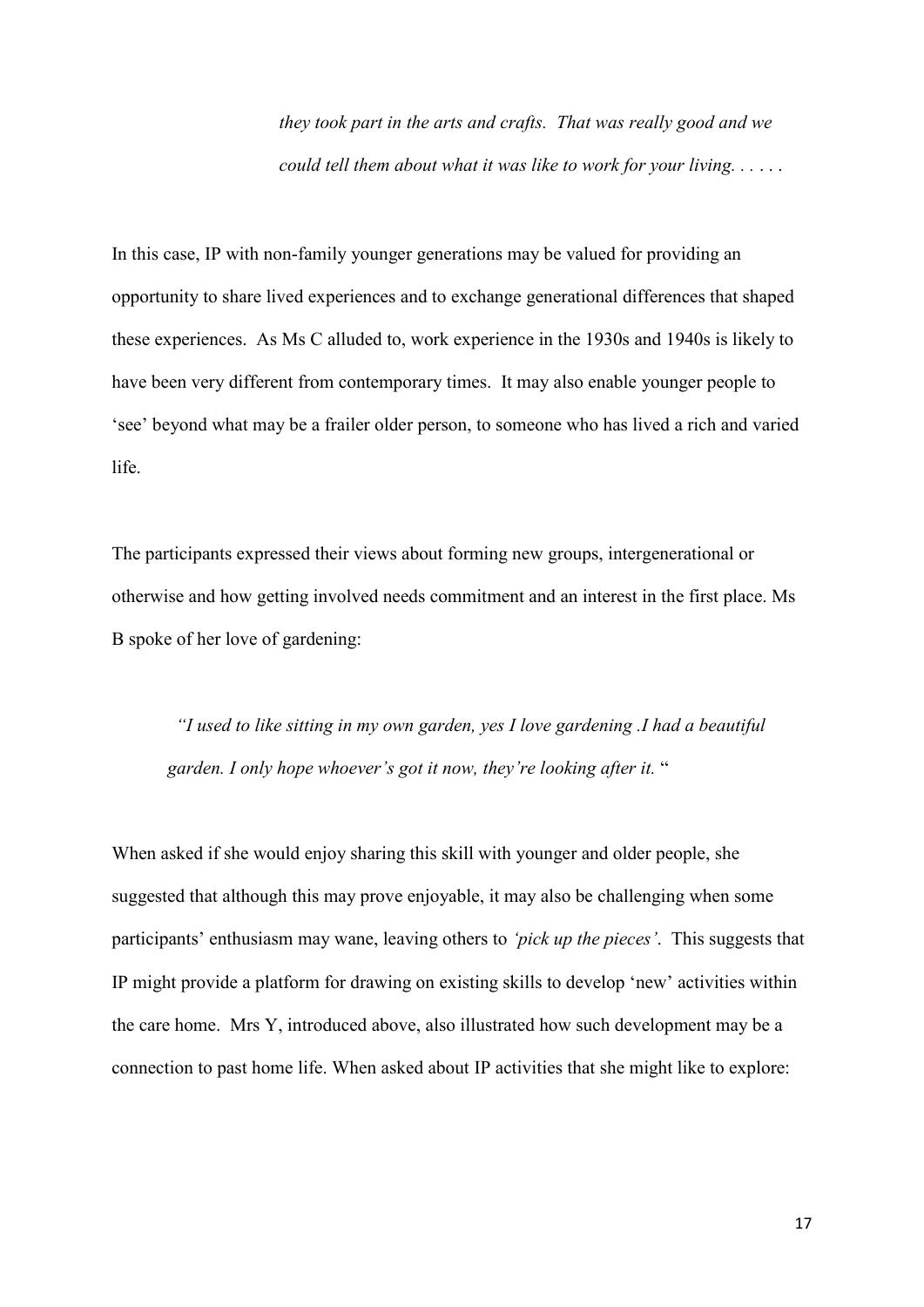*"Get some planters and grow things in a planter. I got three carrot seeds for (small granddaughter) and her Granda had shown her how to plant them and they'd grow ginormous and she just pulls them out of the ground and she eats them and she just loves gardening and it's a wonderful thing. So when she gets older she's always being able to keep her garden nice."*

Within another focus group, three participants talked enthusiastically about acquiring new skills:

Ms B *We have an activities coordinator who teaches us arts and crafts*

Miss A *She teaches us painting*

Ms C *I like painting and knitting. Things I've never, ever done in me life. I enjoy it yes.*

## **Challenges of implementing intergenerational initiatives**

Whilst all the participants valued the opportunity to meet with people from younger generations, they varied considerably in what they considered to be a good experience. Mrs M stated she enjoyed her family visiting the home, and interacting with adult visitors yet was anxious when it was suggested that young people from the local college would participate in activities in the home. Another person stated that '*it isn't every grown up that likes children.*' In contrast Mrs Y welcomed the opportunity to spend time with young people. She recounted positive experiences of talking about her life

*"We lived near Belsen, near where they sorted people for the concentration camps and I think they (the young people visiting), that was new to them. They wanted to know so much about me and my life."*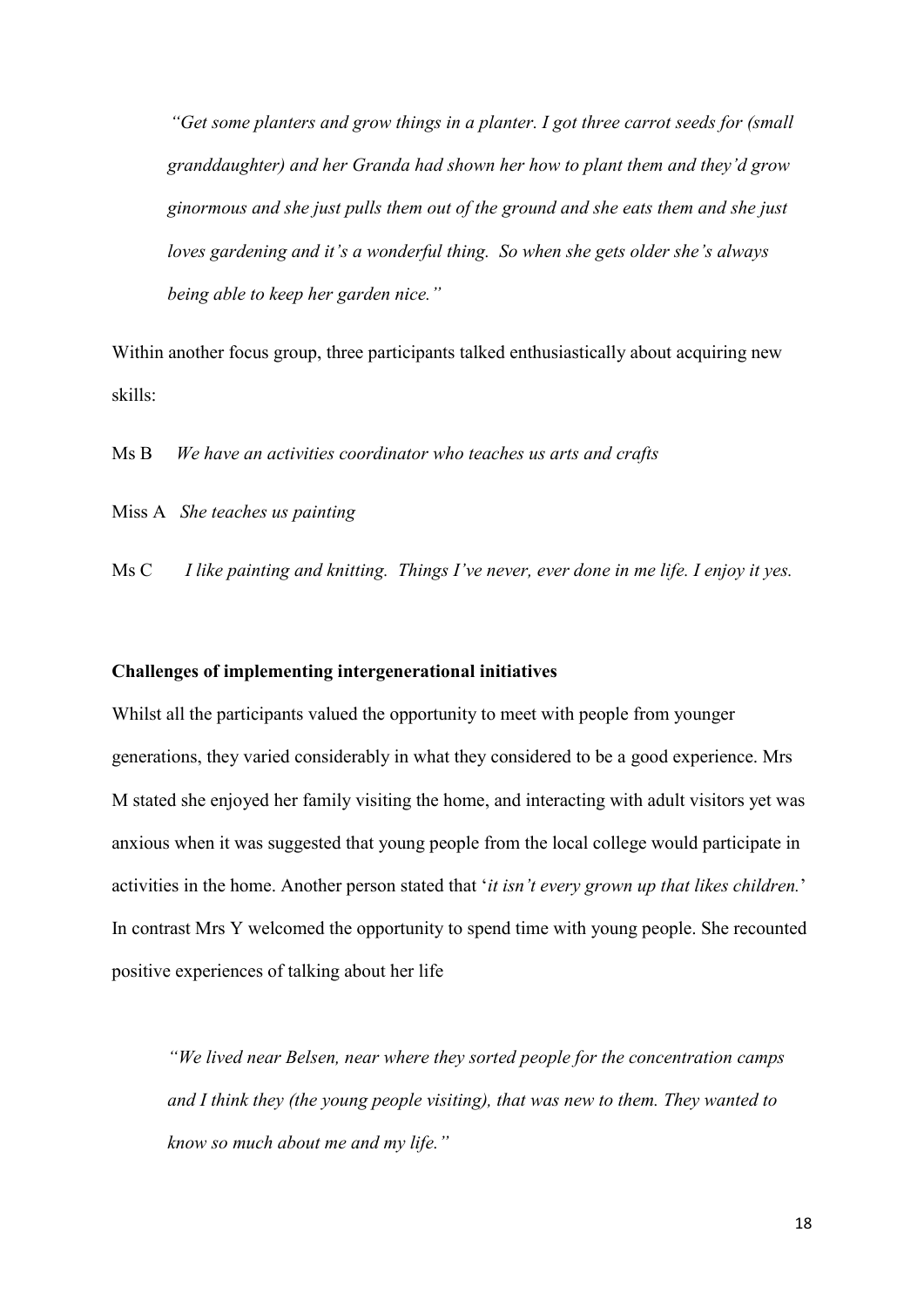Residents have different likes and dislikes, experiences and expectations. Some participants highlighted their concern that they did not want to *'bore'* young visitors. These older residents were exercised by their desire to interact with younger generations, suggesting that the type of intergenerational activity needed to take into account the preferences of the older person. This did not always happen with the consequence that the outcome was a negative experience for the resident. They suggested that participation in intergenerational activities required careful planning and there should be opportunities for residents to interact with younger generations in different ways.

Many of the participants also highlighted the difficulties they experienced when participating in activities. Communication, sensory and mobility problems limited what they could do and how they interacted with other people. They were concerned that young people (particularly children and teenagers) would not understand their problems nor have the skill to accommodate for their difficulties. They suggested that the involvement of very young people should be supported by adults who were sensitive and responsive to the needs of residents.

# **Discussion**

Our findings from this small scale study suggest that from the perspectives of the participating older people, they value their intergenerational connections and wish to maintain and develop opportunities for IP. The participants also highlighted that this can be difficult. In the wider literature, challenges from the staff perspective have also been identified including lack of intergenerational experience and staff attitudes toward intergenerational contact (Hayes, 2003; Middlecamp and Gross, 2002 Salari, 2002).

19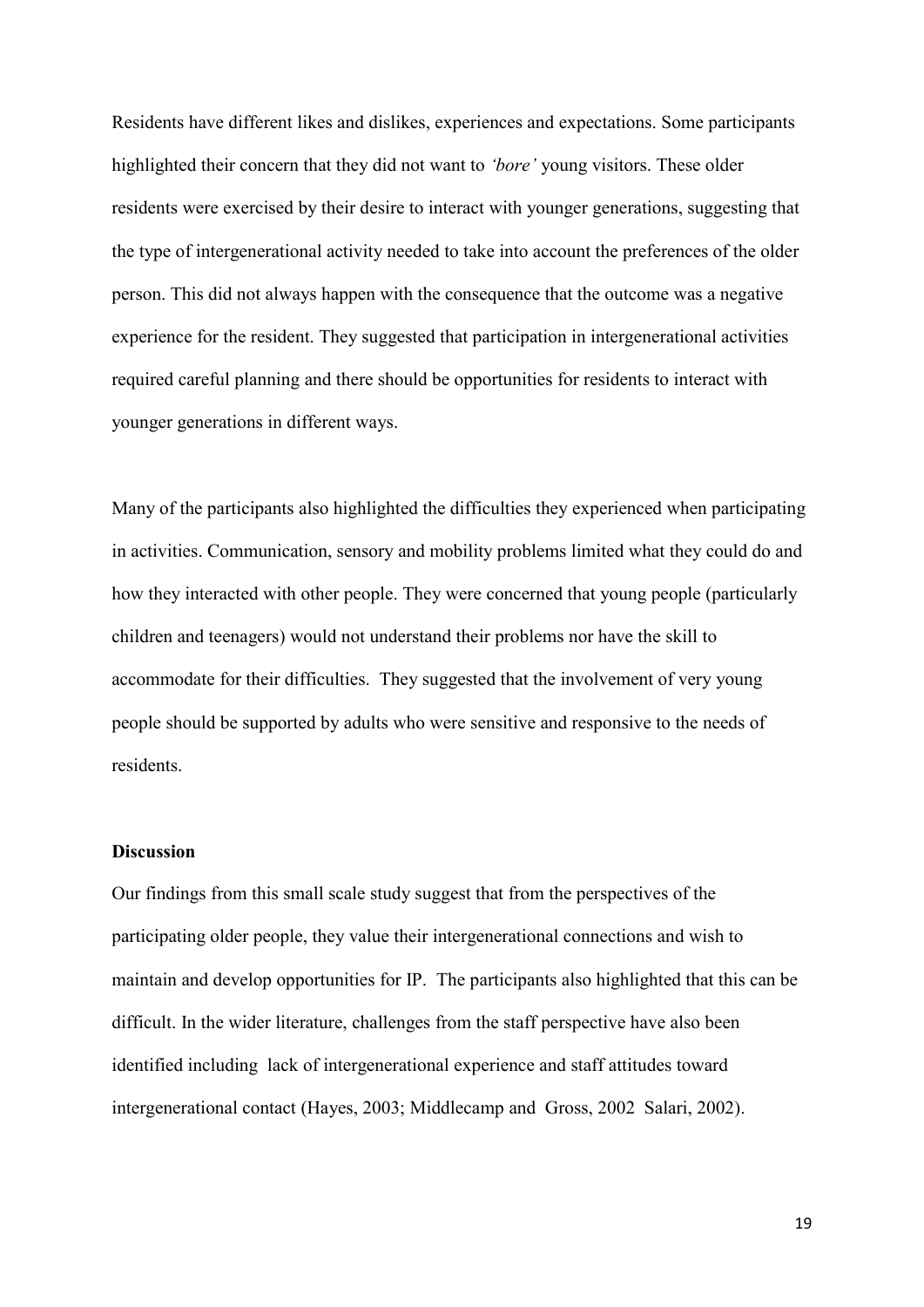IP can provide opportunities for social interaction with people who do not live in the care home. This is so important in addressing the social isolation and loneliness that residents can experience (Hubbard, Tester and Downs 2004; McKee, Harrison and Lee 1999). When taking part in IP they were able to use existing skills and develop new ones. Residents were able to engage in meaningful activities rather than experience the boredom of sitting around all day being busy doing nothing which has been widely reported in previous research (Cook and Stanley 2009; Harper-Ice 2002 ). This suggests that having the opportunity to participate in intergenerational initiatives has benefits for residents that are similar to those reported for older people who continue to live independently in their own communities (Lloyd 2008; Mann 2007; Martin, Springate, and Atkinson, 2009).

A few participants indicated that they preferred just having contact with their family. They acknowledged the impact that the move to a care home had on family relations with younger generations. This was expressed both in terms of person and environment physicality: Mrs Y's intimacy with her grandchild continued beyond the transition to the more communal space of a care home, but now from within the confines of a bedroom. This required careful planning and support of staff to ensure that she was prepared for visits and was enabled to meet with her family in the circumstances that she chose. Being supported to make and carry out these types of decisions was important to our participants. In a life where opportunities for decision making are reduced, the older person's autonomy can be threatened (Boyle 2008). When residents are involved in decisions about options and their preferences for intergenerational activities within the home, their autonomy, with respect to making and acting on their choices, can be upheld (Collopy 1988). It is therefore important to involve residents in decisions about IP. This will ensure that the activities that take place in the home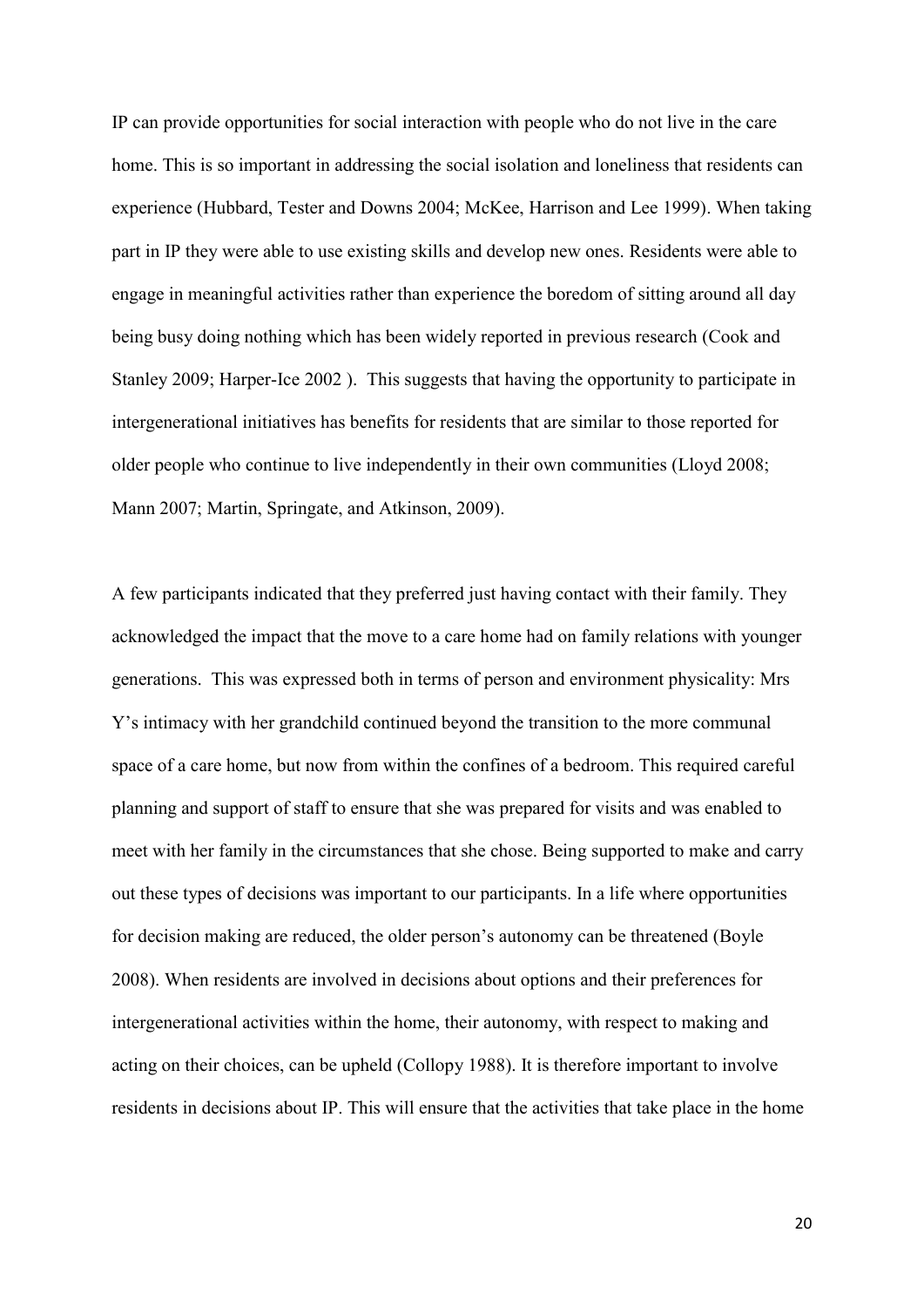meet the residents' preferences and takes account of intergenerational experience within the participating population (Hayes, 2003; Perrin, 2005).

 Those individuals that wanted to participate in purposeful and organised activity with younger people outside of their family indicated that short-term rather than nurturing longer term relationships was preferable. They enjoyed a range of focused experiences and activities. Their description of purposeful initiatives often encompassed everyday activities such as gardening or filing nails, which in turn, might provide an opportunity for sharing news and views on common interests*.* This echoes findings from intergenerational initiatives such the 'Generations Together' programme and 'Magic Me' ([www.magicme.co.uk\)](http://www.magicme.co.uk/). IP is about individuals getting on together with everyday tasks and this can lead to natural conversation between the generations (Lloyd, 2008; Crowther and Merrill, 2011). Perhaps this is why most of the residents expressed a preference for organised activities with a clear purpose rather than unstructured visits.

In conclusion this study's findings suggest that residents desire to work with care home managers and staff to implement meaningful IP that can positively impact on their quality of life. Through building on existing international opportunities and initiatives for intergenerational connectivity in a way that is grounded in the older resident's views about what is desirable the contribution of older people to society can be sustained (Brownell 2008; Hansen 2011; Jarrott and Smith 2011). This includes developing residents' role in planning IP with family members. Furthermore the findings suggest that contact with non-family younger generations needs to be purposeful, to draw on and provide mutual exchange of lifelong skills, but also to open opportunities for acquiring new skills and sharing, learning and understanding each others' life journey. Providing information about intergenerational

21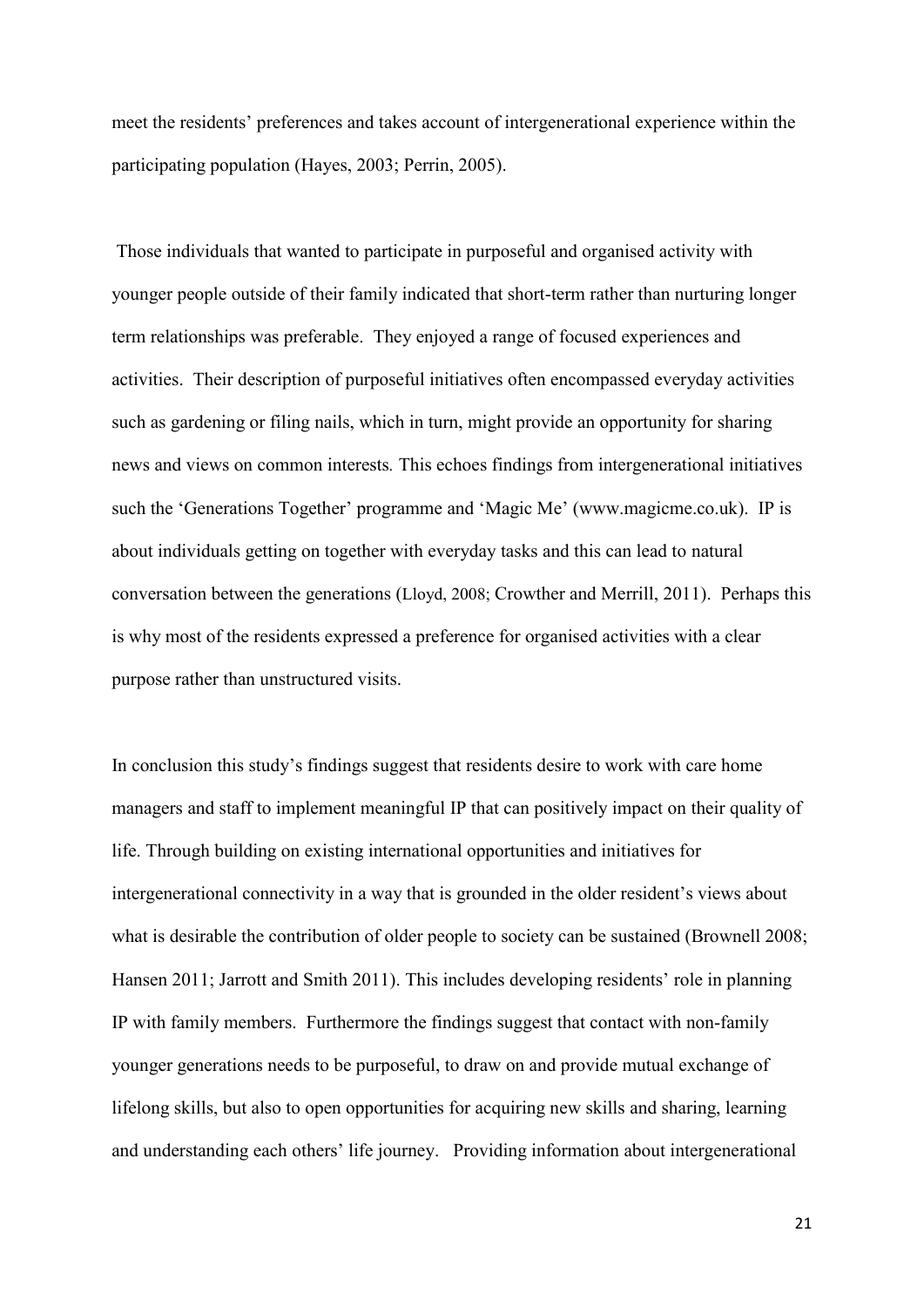activities, as well as providing time to deliberate, enables residents to make informed choices about participation. Individual desires and needs should also be addressed. In terms of the latter, the needs of care home residents, including high support needs should not be a barrier to meaningful, inclusive and engaged intergenerational connectivity. In this way IP activities in care homes are likely to foster mutual and sustaining, positive intergenerational relations.

## **Implications for Practice**

- Older residents wish to maintain intergenerational connectivity and this requires coordination and support.

- Intergenerational initiatives can foster and sustain an exchange of life skills and experiences, giving older people a sense of purpose

- Care home residents are part of wider communities and intergenerational practice can strengthen this connection

- Care home managers and staff have a key role in working with care home residents to implement a meaningful intergenerational agenda in the care home. For this to be successful, skills development is necessary to enable those working with residents to prevent physical, communication and cognitive changes, becoming barriers to participation.

Word count: 4990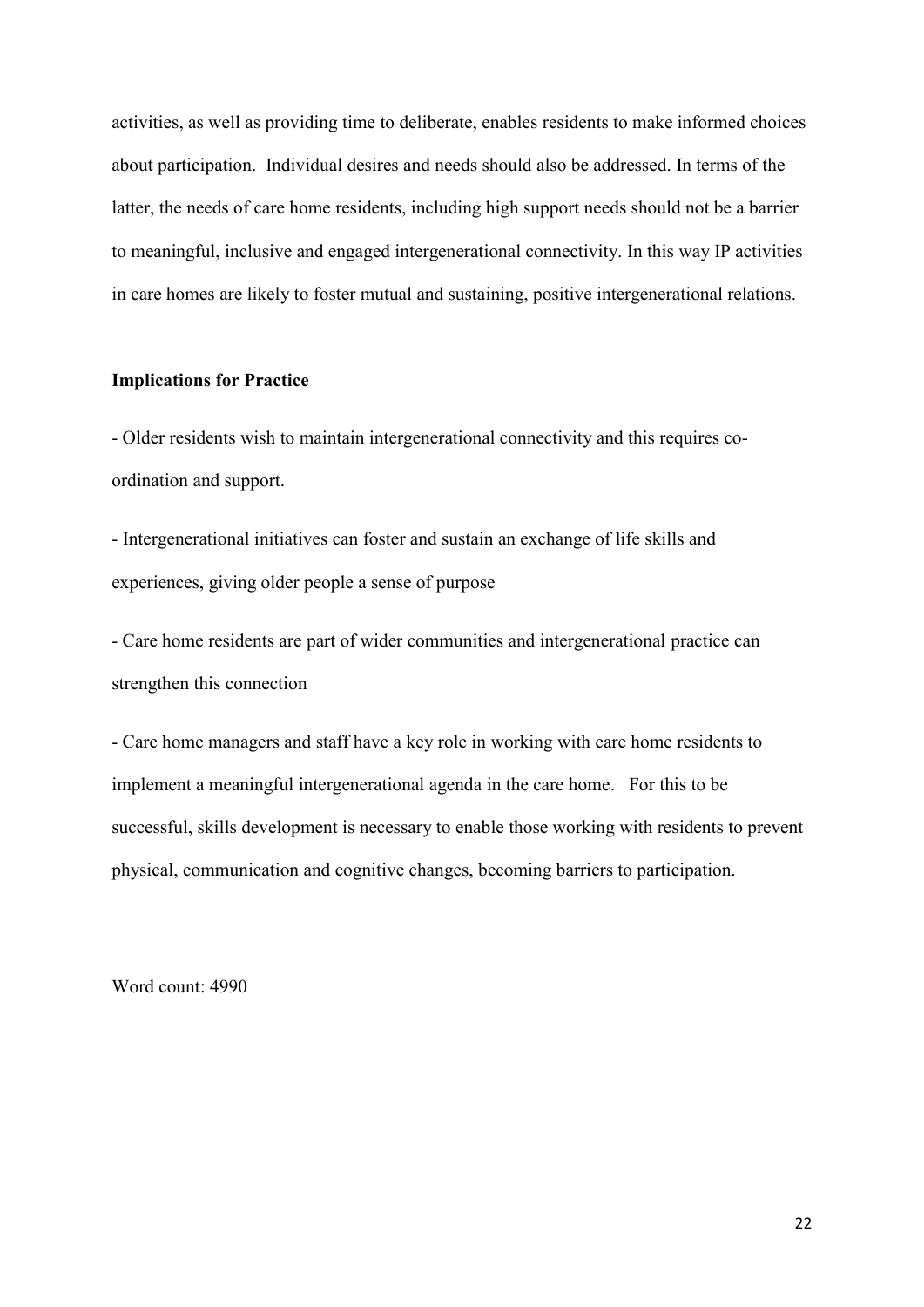#### **REFERENCES**

Abrams D, Eller A, Bryant J. (2006) An Age Apart: The Effects of Intergenerational Contact and Stereotype Threat on Performance and Intergroup Bias *Psychology and Aging* (21) 4: 691-702.

Bailey C, King K, Dromey B, Wynne C. (2010) Fear of falling and older adult peer production of audio-visual discussion material. *Educational Gerontology,* 36:781-797.

Bales S, Eklund S J and Siffin C. F. (2000). Children's perceptions of elders before and after a school-based intergenerational program. *Educational Gerontology 26*(7): 677-689.

Bardey A. (2007) The Ageing Society at [http://www.goethe.de.](http://www.goethe.de/) (accessed 29/12/2011).

Bengston V. (2001) Beyond the nuclear family: the increasing importance of multigenerational bonds. *Journal of Marriage and Family* 63(1):1-16.

Beth Johnson Foundation (2001) Definition of Intergenerational Practice, Beth Johnson Foundation

April, 2001 <http://www.centreforip.org.uk/>(accessed 18/10/2011).

Boyle G. (2008) Autonomy in long-term care: a need, a right or a luxury? *Disability and Society* 23: 299-310.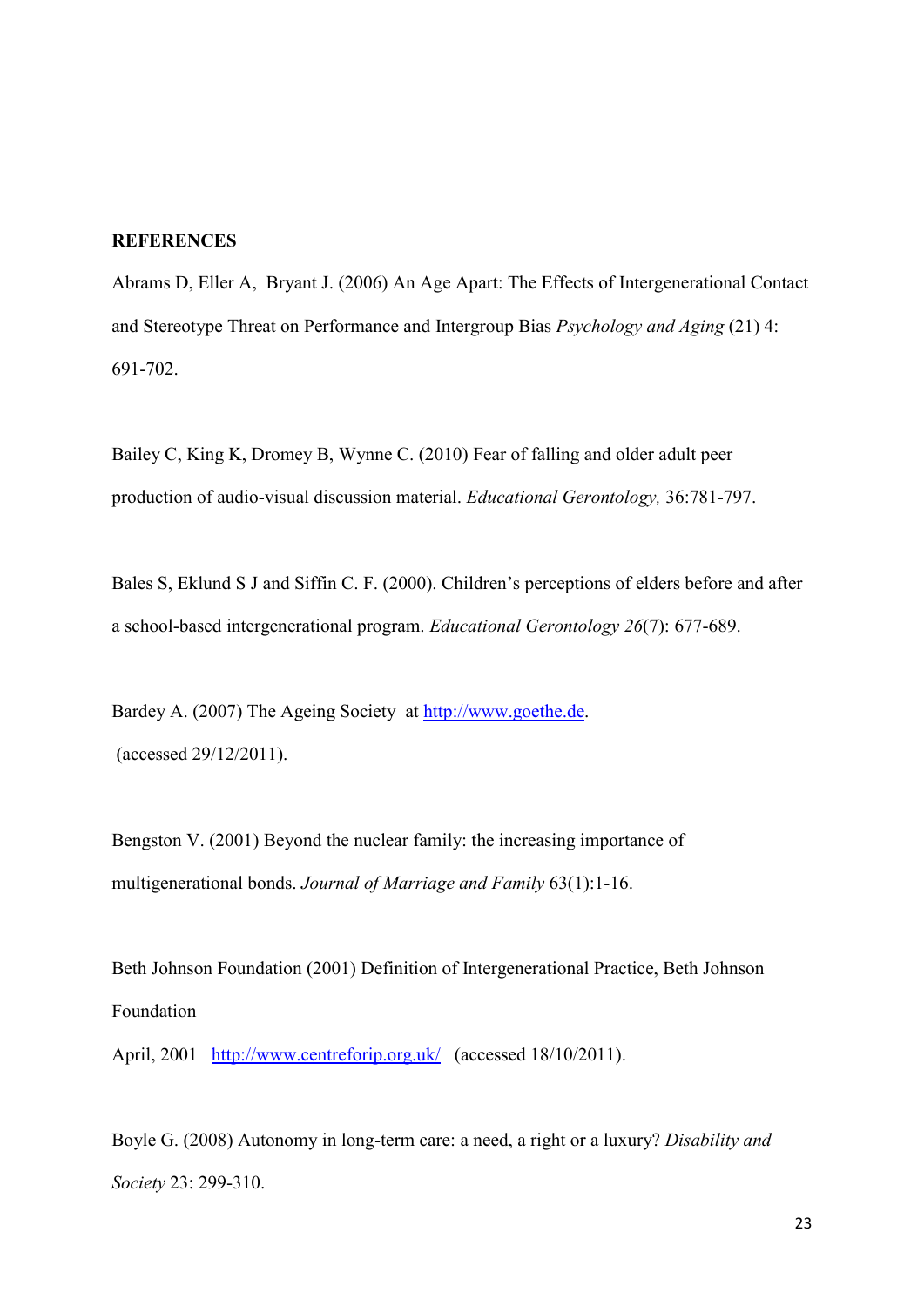Brownell C. (2008) An intergenerational art program as a means to decrease passive behaviors in patients with dementia *American Journal of Recreation Therapy* 7 (3): 5-12.

Cattan M, Hughes S, Giuntoli G, Kime N, Fylan F. (2010) *The needs of frail older people with sight loss*. London: Thomas Pocklington Trust.

Collopy B J. (1988) Autonomy in long term care: Some crucial distinctions. *Gerontologist,*  28:10-17.

Cook G. (2010) How quality of life can be supported through positive social relationships. *Nursing and Residential Care*, 12(5):1-3.

Cook G, Stanley D. (2009) Quality of life in care homes: messages from the voices of older people. *Journal of Care Management Services,* 3(4):391-407.

Cook G, Clarke C. (2010) A framework to support social interaction in care homes. *Nursing Older People,* 22(3):16-21.

Crowther K, Merrill K. (2011) *Evaluation of the Generations Together Programme: Learning So Far*. London: Department for Education.

Cummins R. (1996) Objective and subjective quality of life: an interactive model. *Social Indicators Research*, 52(1).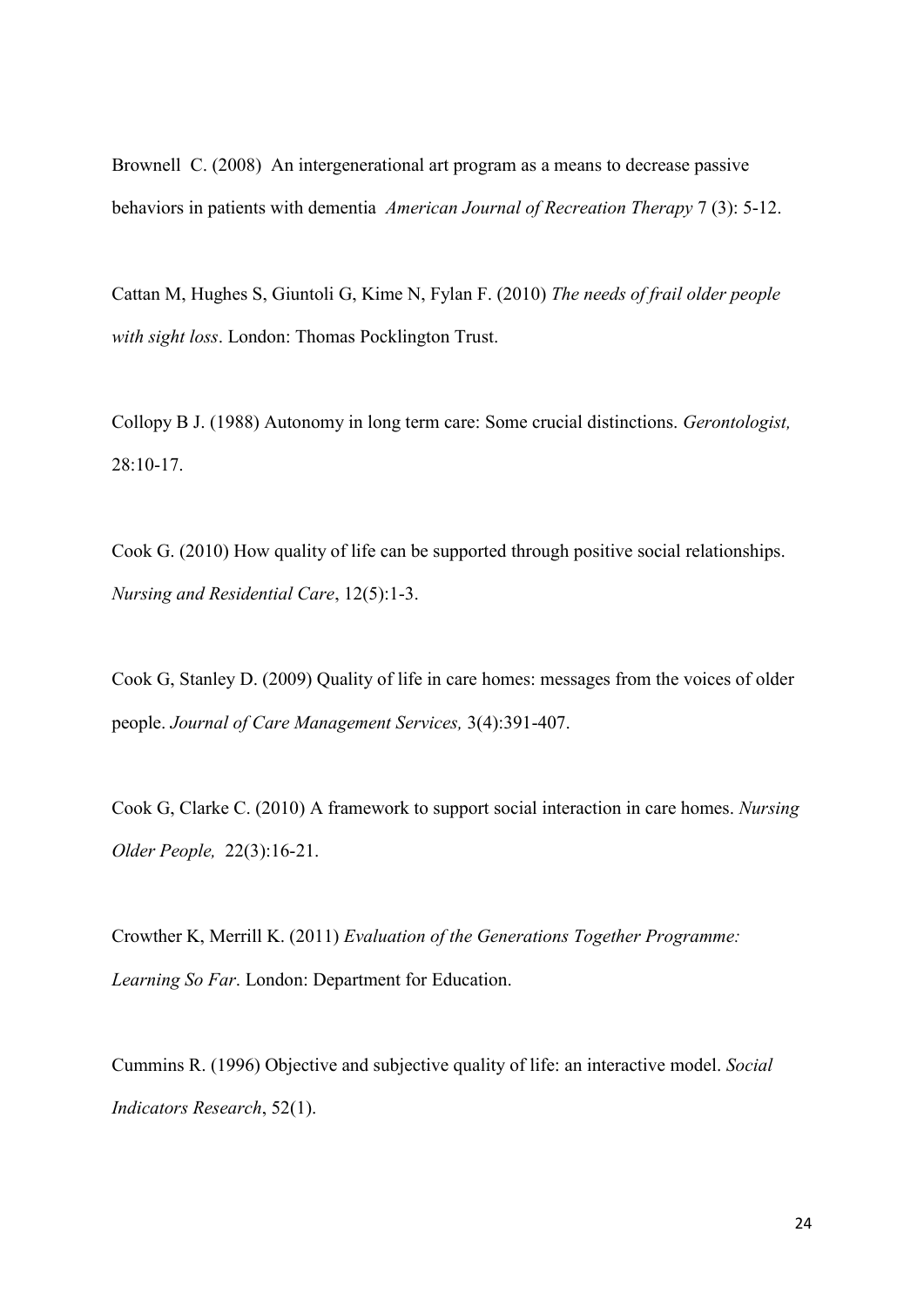Department for Children Schools and Families (2009) £5.5 million fund allocated across 12 projects to help close widening generation gap through volunteering. Press release. 2009. Available:

http://www.dcsf.gov.uk/pns/DisplayPN.cgi?pn\_id=2009\_0140 [10 February, 2010].

Fereday J, Muir-Cochrane E. (2006) Demonstrating rigor using thematic analysis: A hybrid approach of inductive and deductive coding and theme development. *International Journal of Qualitative Methods,* 5(1):1-11.

Fischer T. (Editor) (2008) *Intergenerational Learning in Europe – Policies, Programmes & Practical Guidance – EAGLE, Final Report,* Institute for Innovation in Learning (FIM-New Learning): University of Erlangen-Nuremberg.

Generations United (2002) *Young and Old Serving Together: Meeting Community Needs Through Intergenerational Partnerships.* Washington DC.

Goyer A, Zuses, R. (1998). *Intergenerational shared site project: A study of co-located programs and services for children, youth, and older adults. Final report*. Washington, DC: AARP.

Granville G. (2002) *A Review of Intergenerational Practice in the UK*. Stoke-on-Trent: Centre for Intergenerational Practice. Grundy E. et al. (2007) *Successful Ageing and Social Interaction*, International Longevity Centre-UK, London.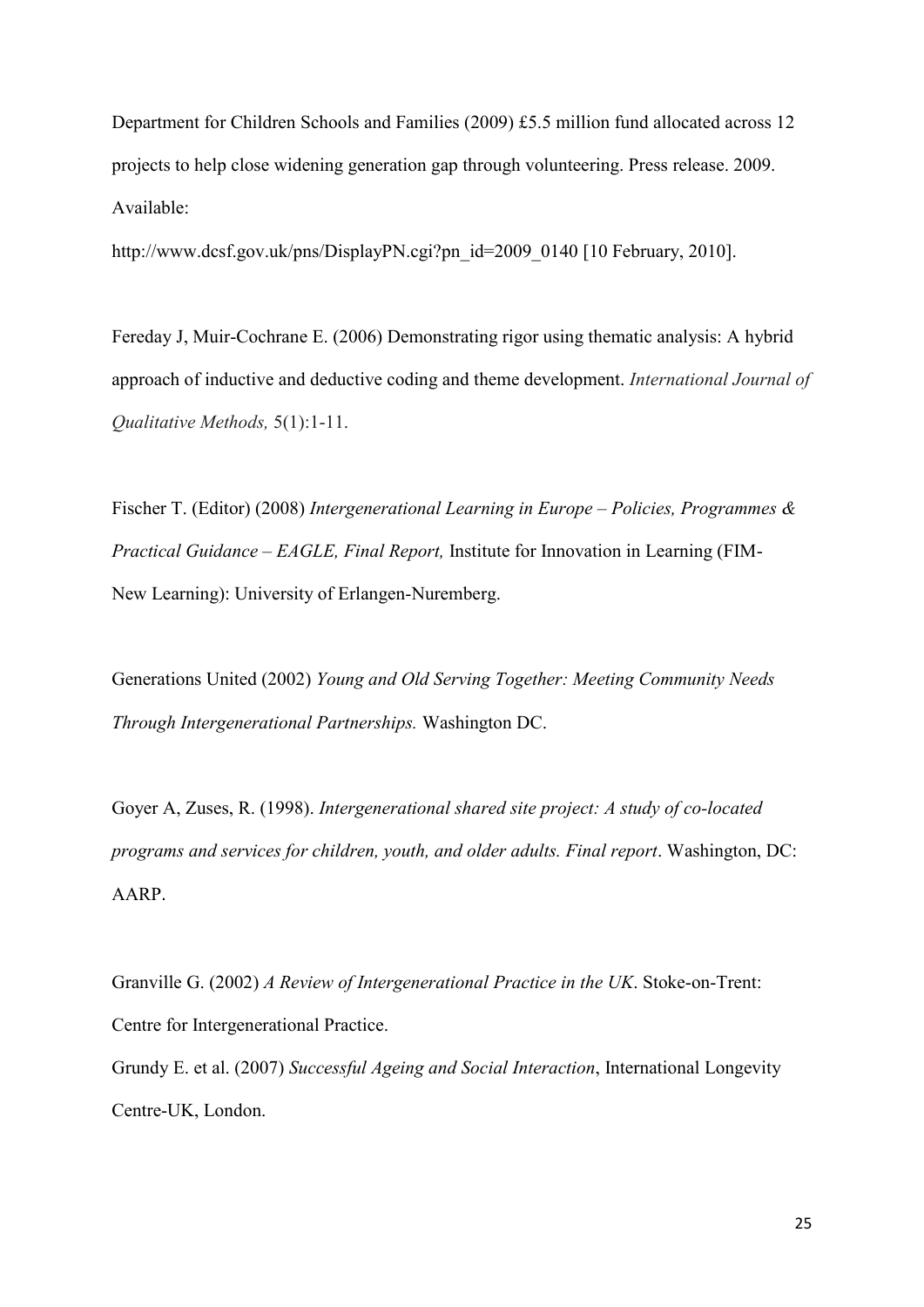Hagestad G O, Uhlenberg P. (2005) The social separation of old and young: A root of ageism. *Journal of Social Issues,* 61(2):343-360.

Hansen K. (2011) *Bridge the gap between generations: TOOLBOX.* Competence Development and Staff Recruiting, Northern Periphery Programme 2007-2013.

Harper S .(2005) Grandparenthood. In Bengtson, V. and Johnson M.L. (editors). *Cambridge Handbook of Age and Ageing*, Cambridge University Press, 422-428.

Harper, S. (2006 ) *Ageing societies : myths, challenges and opportunities.* Hodder Arnold: London.

Harper-Ice G. (2002) Daily life in a nursing home. Has it changed in 25 years. *Journal of Aging Studies*,1694: 345-359.

Hatton-Yeo A. ( 2006) Editor. *Intergenerational programmes – An introduction and examples of practice.* Stoke-on-Trent: The Beth Johnson Foundation.

Hayes C. (2003) An observational study in developing an intergenerational shared site program: Challenges and insights. *Journal of Intergenerational Relationships*, 1: 113–132.

Holmes C. (2009) An Intergenerational Program with Benefits *[Early Childhood Education](http://www.springerlink.com/content/1082-3301/)  [Journal](http://www.springerlink.com/content/1082-3301/)* [, \(37\)2:](http://www.springerlink.com/content/1082-3301/37/2/) 113-119.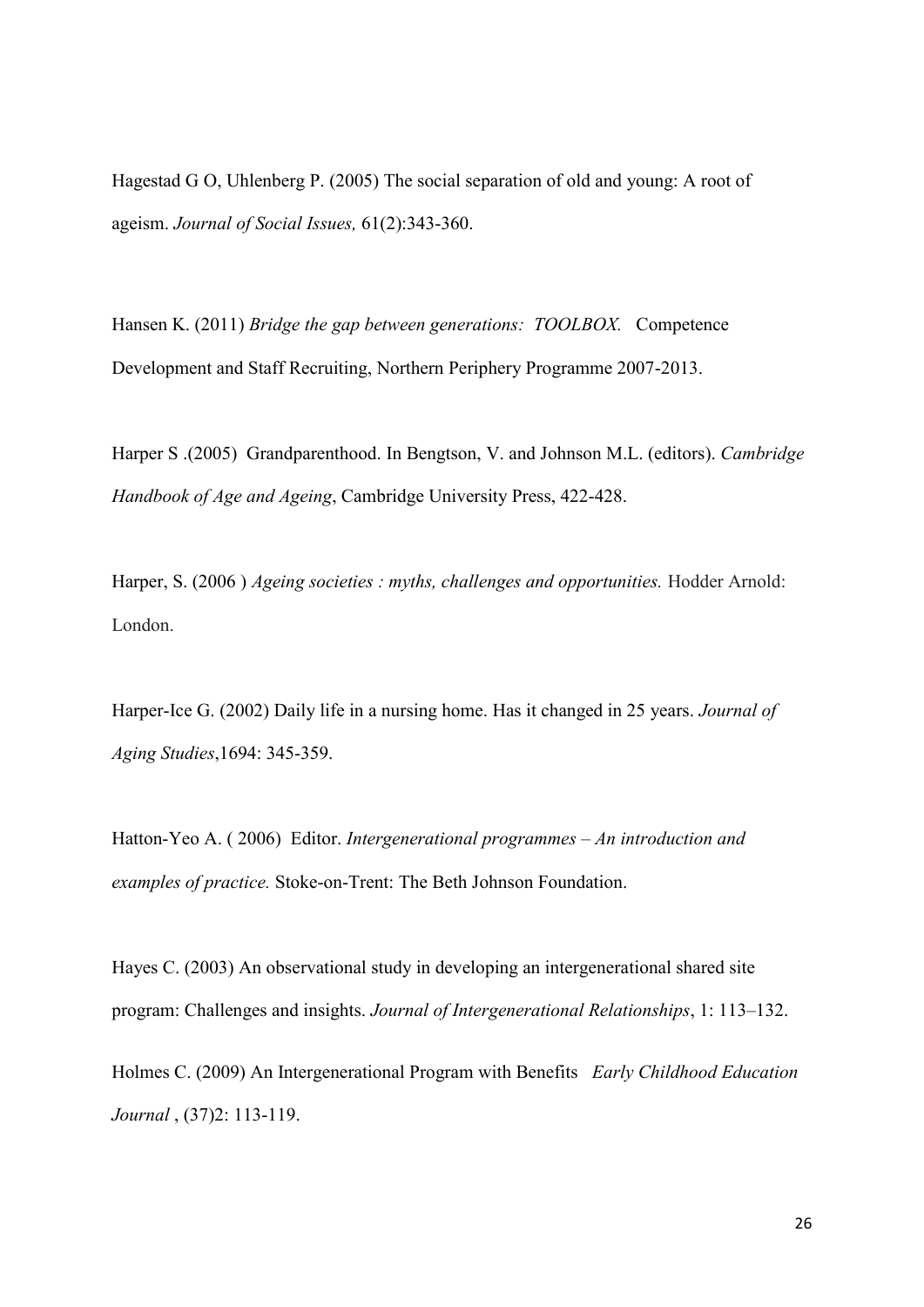Hubbard G, Tester S, Downs M. (2004) Meaningful social interactions between older people in institutional care settings. *Ageing and Society*, 23:99-114.

Jarrott S E, Smith C L. (2011) The complement of research and theory in practice: contact theory at work in non-familial intergenerational programs. *The Gerontologist,* 51(1): 112- 121.

Kaplan M. Larkin E. (2004) Launching intergenerational programs in early childhood settings: A comparison of explicit intervention with an emergent approach. *Early Childhood Education Journal, 31* (3): 157-163.

Leamy M, Clough R. (2001) Older people as researcher: their role in a research project. *Education and Ageing*, 16(3): 279-287.

Lloyd J. (2008) *The State of Intergenerational Relations Today: A Research and Discussion Paper* International Longevity Centre-UK (ILC-UK).

 [McInerney](http://www.springerlink.com/content/?Author=%c3%89amon+McInerney) É (1993) The Impact of the European Union on Its Older Citizens European Year of Older People and Solidarity between Generations. *[Ageing International](http://www.springerlink.com/content/0163-5158/)*, [\(20\)4:](http://www.springerlink.com/content/0163-5158/20/4/) 41- 43.

McKee K, Harrison G, Lee K. (1999) Activity, friendships and wellbeing in residential settings for older people. *Aging and Mental Health*, 3(2):143-152.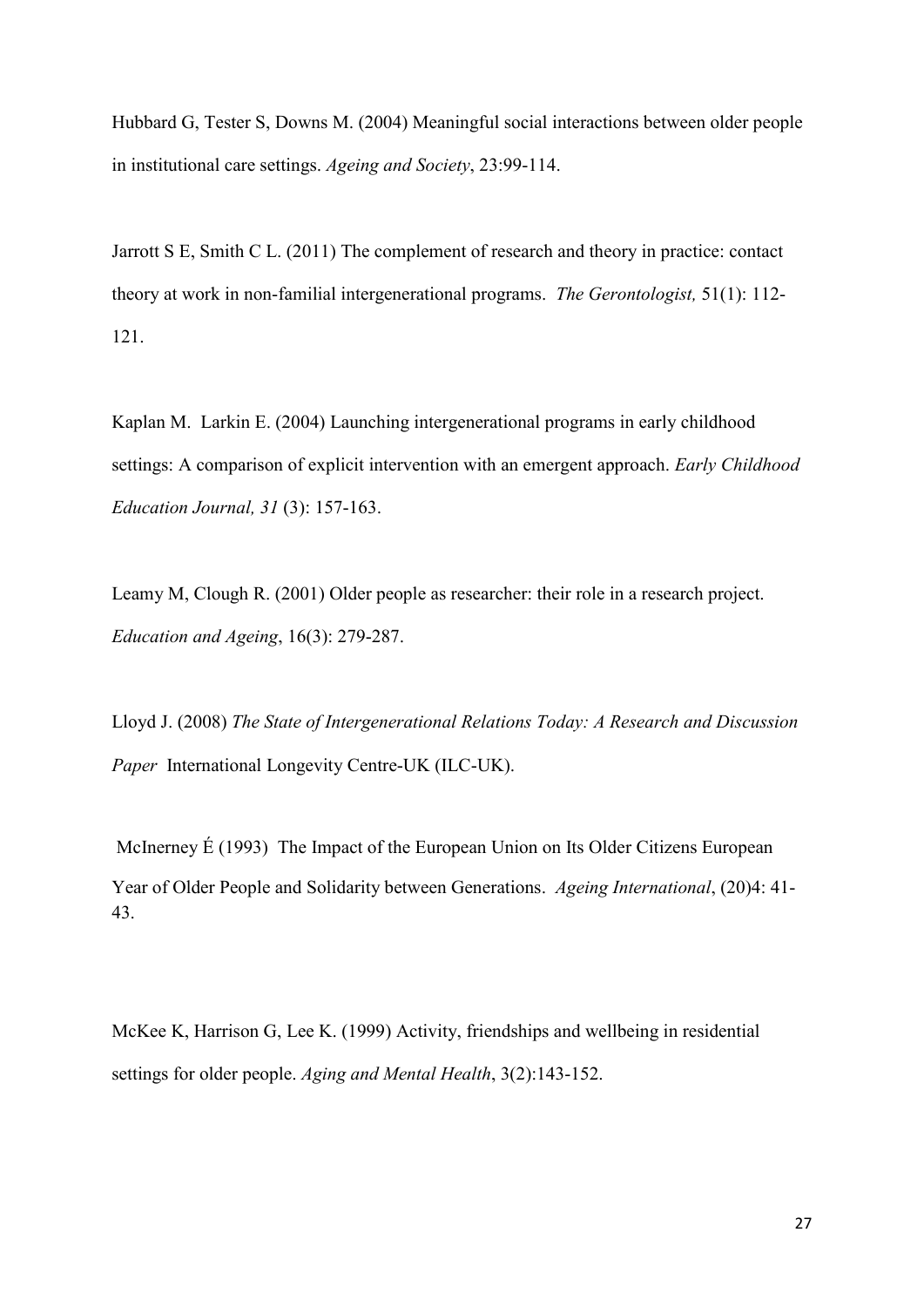Mann R. (2007) Out of the shadows? Grandfatherhood, age and masculinities*. Journal of Aging Studies*, 21(4):281-291.

Martin K, Springate I, Atkinson M. (2009) *Intergenerational Practice: Outcomes and Effectiveness* (LGA Research Report). Slough: NFER.

Merz EM, Schuengel C, Schulze HJ. (2007) Intergenerational solidarity: an attachment perspective. *Journal of Aging Studies*, 21(2): 175–186.

Middlecamp M, Gross D. (2002) Intergenerational day care and preschoolers' attitudes about aging. *Educational Gerontology, 28*, 271-288.

Nussbaum M. (2000) *Women and Human Development - The Capabilities Approach.* Cambridge University Press.

Older People's Steering Group (2004) *Older people shaping policy and practice*. Joseph Rowntree Foundation.

Perrin T. ( 2005) editor. *The good practice guide to therapeutic activities with older people in care settings*. Bicester: Speechmark.

Rae C. (2009) Social networks and older people. In Kydd A, Duffy T, Duffy F J R, editors. *The care and wellbeing of older people*, Reflect Press, Ltd Exeter, 383-399.

Reed J, Procter S, Murray S.(1996) A sampling strategy for qualitative research. *Nurse Researcher*, 3(4): 52-68.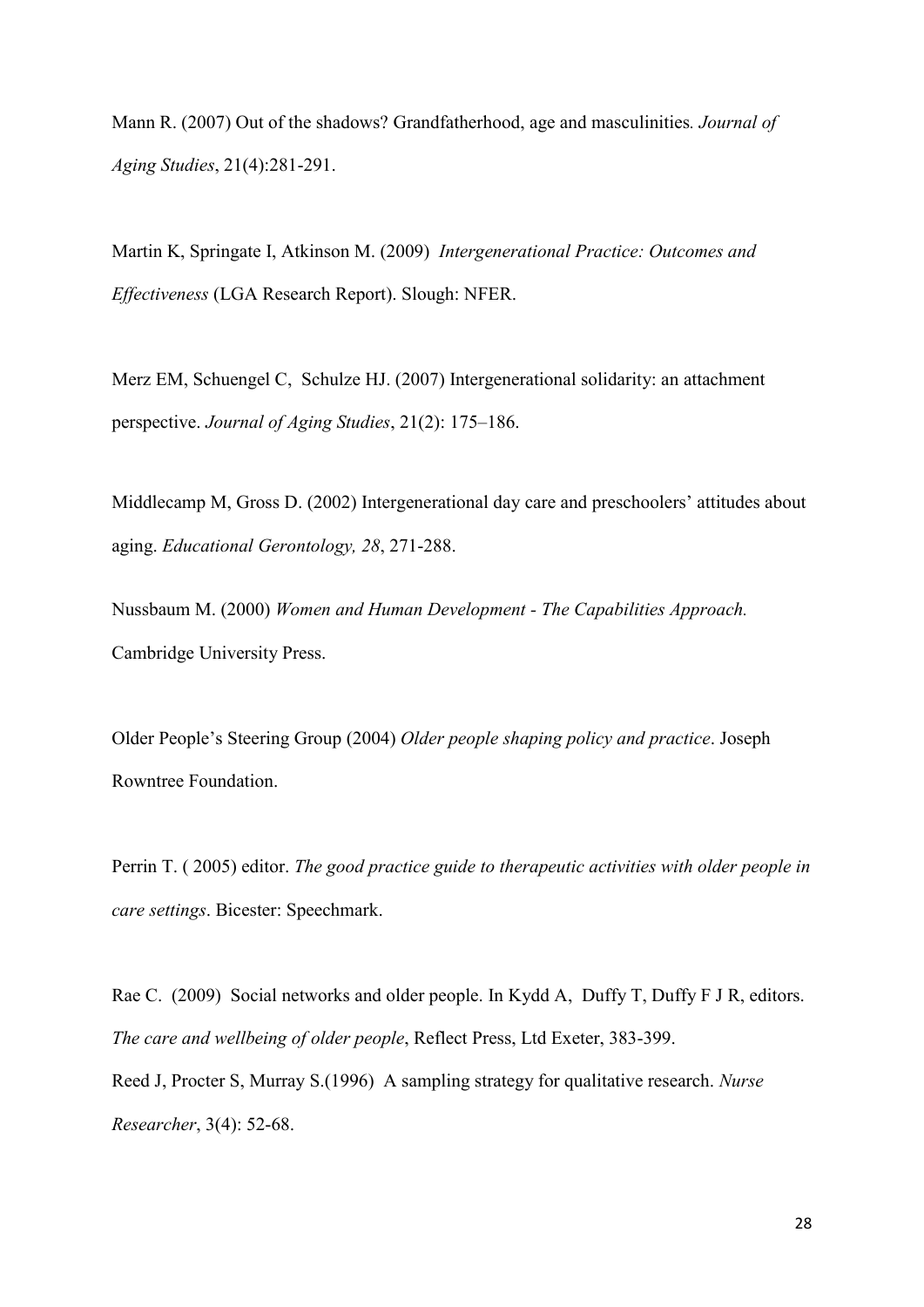Reed J, Weiner B, Cook G. (2004) Partnership research with older people – moving towards making the rhetoric a reality. *International Journal of Older People Nursing*, 13(3A): 3-11.

Robertson JF. (1977) Grandmotherhood: A study of role conceptions. *Journal of Marriage and Family,* 39(1):165-174.

Salari S. M. (2002) Intergenerational partnerships in adult day centers: Importance of ageappropriate environments and behaviors. *Gerontologist, 42,* 321-333*.*

Sánchez M. (Director) et al (2007) *Intergenerational programmes Towards a society for all ages* Social Studies Collection 23 [http://www.laCaixa.es/ObraSocial](http://www.lacaixa.es/ObraSocial) *(accessed 12/11/2011).* 

Thorne M. (2000) Data analysis in qualitative research. *Evidence Based Nursing,* 3:68-70

Tolson D, Swan I, Knussen C. (2002) Hearing disability: a source of distress for older people and carers. *British Journal of Nursing*, 11(15):1021-1025.

United Nations (2002) Report of the Second World Assembly on Ageing. A/CONF.197/9. New York: United Nations.

Weber J, Sultana S. (2007) Journey-to-Work Patterns in the Age of Sprawl: Evidence from Two Midsize Southern Metropolitan Areas. *The Professional Geographer,* 59(2): 193-208.

World Health Organisation (2002) *Ethical Choices in Long term care*. World Health Organisation.